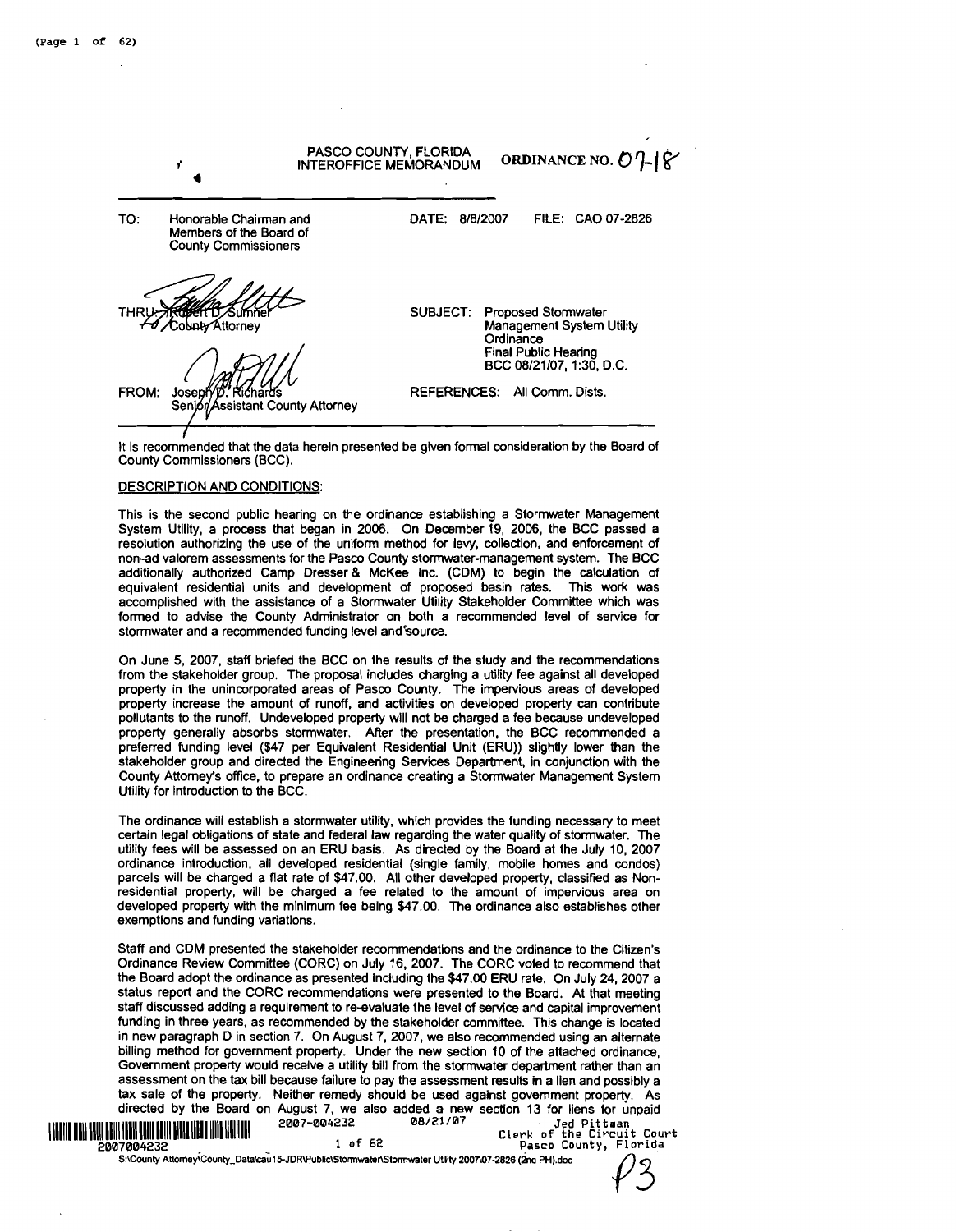assessments. This provision is consistent with the county's other fee ordinances and is used by surrounding jurisdictions.

The Utility Fee for Residential Developed Property shall be based on the median amount of impervious surface on a residential lot in the County, which is known as an 'Equivalent Residential Unit" or ERU. The median amount of impervious surfaces on a single-family residential lot shall be defined by Board resolution, as may be amended from time to time. Adoption of this final resolution establishing the ERU impervious area and the ERU rate is scheduled for September 10 at 6:30 p.m. in Dade City.

At the August 7 public hearing, the Board also directed staff to set a maximum rate for bona-fide agricultural properties. Based on Board discussion and information presented at the public hearing, the Board finds that bona-fide agricultural parcels (DOR codes 50 to 69) benefit the overall stormwater program in the County with the implementation of onsite conservation related activities, preservation of open space and pollutant reduction activities, and in general, these benefits increase as parcel size increases. To this end, we propose a cap of 1.2 ERUs, which is based on the average number of ERUs for all bona-fide agricultural parcels. Accordingly. the minlmum ERUs for any Agricultural Developed Property will be equal to 1.0 ERU and the maximum ERUs will not exceed 1.2 ERUs. This rate cap will also support the public policy of promoting and preserving agricultural land uses, which are an integral component of the Pasco County community. The changes are contained in sections 2 and 7 of the ordinance and are shown on the attached niarkup copy. Other minor additions and deletions are identified on the markup copy of the ordinance.

Along with the ordinance, staff recommends that the Board approve the attached Storrnwater Utility Fee Policies and Procedures Manual, which will be incorporated by reference into the ordinance. The purpose of this Manual is to describe the policies set forth by PaScO County concerning stormwater management fee credits and stormwater management fee adjustments provided for in sections **8** and 11, respectively, of the ordinance. Adjustments are provided to allow people to appeal the determination as to the amount impervious area on their nonresidential property, which is based on the Property Appraiser's data. Adjustments shall not be available for Residential Property because all such property shall be charged a flat rate fee, which is not based on the amount of impervious area of a particular parcel.

The Growth Management Department has prepared a memorandum (to be distributed) addressing the Ordinance's consistency with the adopted Comprehensive Plan. Staff recommends that the Board, acting as the Local Planning Agency, adopt the Growth Management memorandum as the recommendation to the Board as to the Ordinance's consistency relationship with the adopted Comprehensive Plan.

#### ALTERNATIVES AND ANALYSIS:

1. Acting as the Local Planning Agency, adopt the Growth Management memorandum as the recommendation to the Board as to the Ordinance's consistency with the Comprehensive Plan, approve the Stormwater Utility Fee Policies and Procedures Manual, and adopt the attached proposed Stormwater Management System Utility Ordinance.

2. Direct revisions to the attached proposed Stormwater Management System Utility Ordinance.

#### RECOMMENDATION AND FUNDING:

The County Attorney's Office recommends that the Board of County Commissioners accept public comment, then approve alternative number one, and adopt the attached proposed Stormwater Management System Utility Ordinance by role call vote, authorize the Chairman's signature on same, direct Board Records to file a certified copy of the ordinance and the coding form with the Department of State wlthin ten (10) days after enactment, retaln one (1) original, and send one (1) certified copy to the County Atlomey, New Port Richey along with a copy of the letter from the Department of State showing receipt of the Ordinance.

There will be a \$47.00 annual impact on the cost of housing. NO funding is required for this  $i$ tem.  $2007 - 004232$ 

|        | <b>--</b> ---------                                                             | 08/21/07 |
|--------|---------------------------------------------------------------------------------|----------|
| JDR:Is | 2 of 52                                                                         |          |
|        | Attachments: Stormwater Management Utility System Ordinance (redline and clean) |          |

Stormwater Utility Fee Policies and Procedures Manual

S:\County Attorney\County-Data\cau15-JDR\Public\Stormwater\Stormwater Utility 2007\07-2826 (2nd PH).doc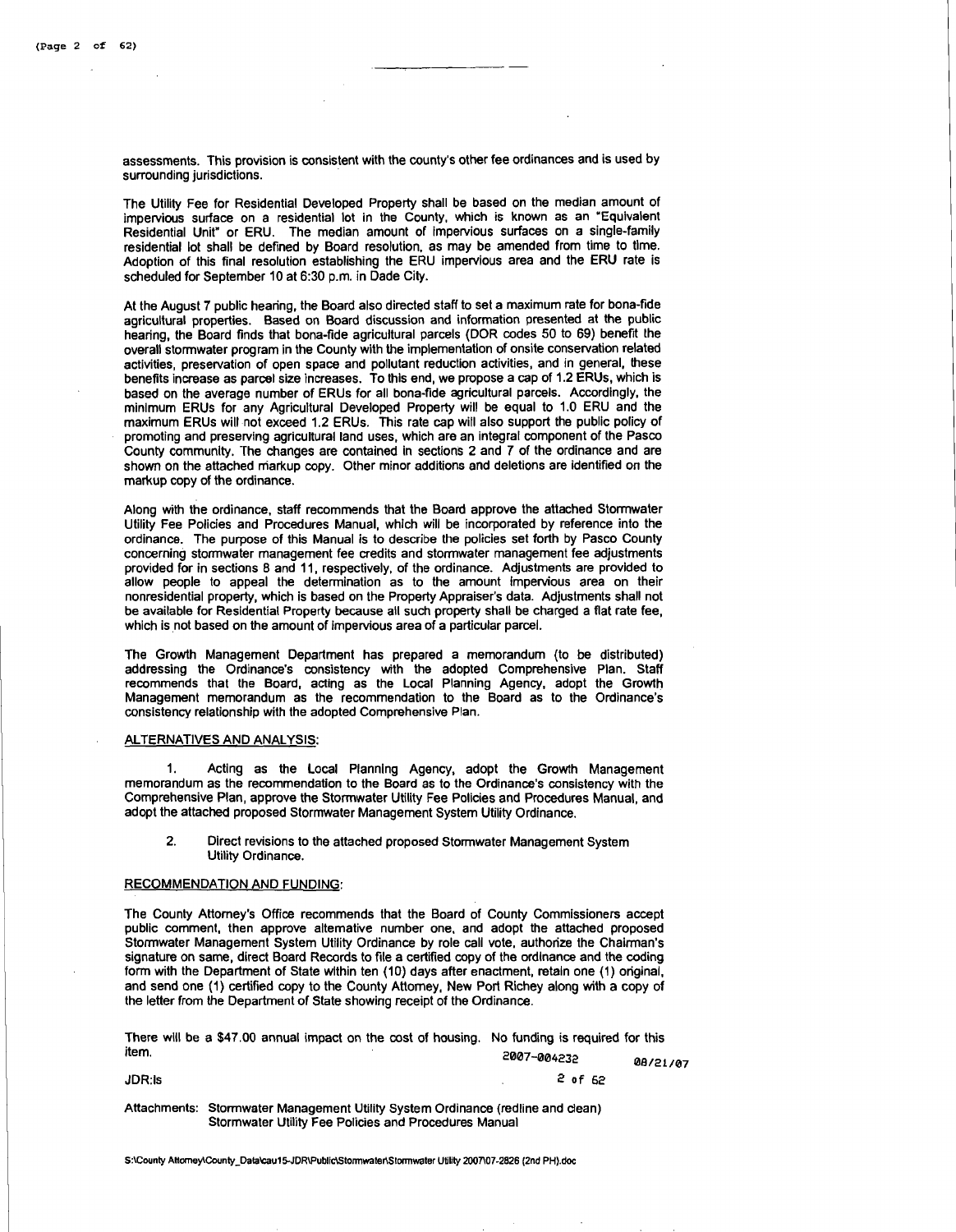$\omega_{\rm{eff}}$ 

l,

المناسب المستوات

المستدان

 $\sim$   $\sim$ 

 $\sim$   $\sim$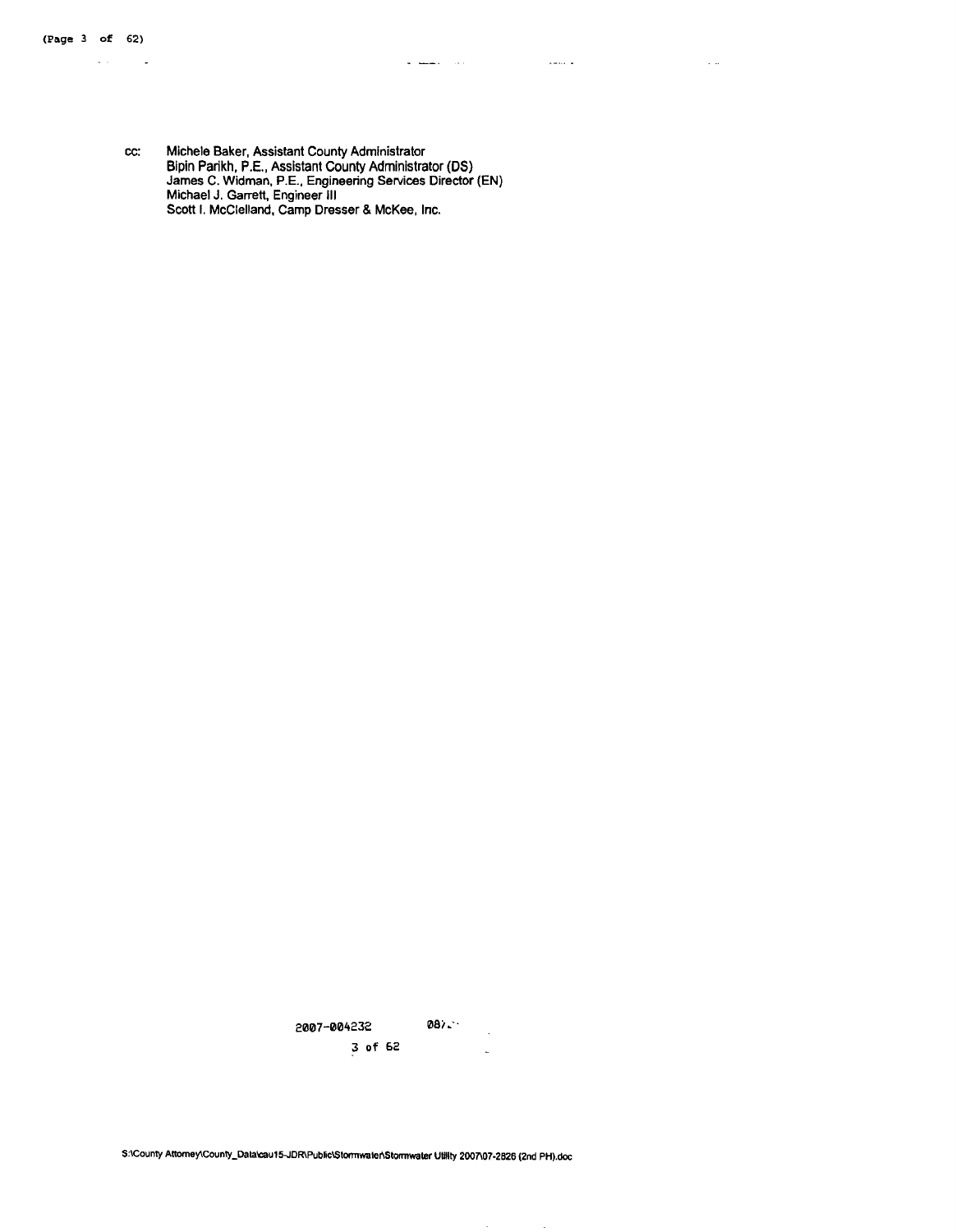ORDINANCE NO.  $07 - 18$ 

#### BY BOARD OF COUNTY COMMISSIONERS

#### AN ACT TO BE ENTITLED

AN ORDINANCE OF PASCO COUNTY, FLORIDA, PROVIDING FOR A STORMWATER MANAGEMENT SYSTEM UTILITY, SPECIFYING TERMS AND PROCEDURES FOR THE UTILITY; IMPOSING UTILITY FEES AND RATE SCHEDULE; PROVIDING FOR FEE EXEMPTIONSAND CREDITS; PROVIDING FOR FEE BILLING, PAYMENT AND PENALTIES; PROVIDING FOR A STORMWATER UTILITY FUND; PROVIDING FOR MODIFICATION THAT MAY ARISE FROM CONSIDERATION AT PUBLIC HEARING; PROVIDING FOR SEVERABILITY, REPEALER, CONFLICT, INCLUSION IN THE CODE, AND AN EFFECTIVE DATE.

WHEREAS, Pasco County is responsible to protect the safety and general wetfare of the

citizens of Pasco County, Florida; and

WHEREAS, pursuant to Article VIII, Section 1, Florida Constitution (1968), and Chapter 125, Florida Statutes as amended, the Board of County Commissioners of Pasco County, Florida, (the "Board") has all powers of local self-government to perform County functions and to render County services in a manner not inconsistent with general or special law, and such power may be exercised by the enactment of County ordinances; and

WHEREAS, the Federal Clean Water Act. 33 U.S.C. 1251 et seq., requires certain political entities such as Pasco County, to implement stormwater management programs within prescribed timeframes; and

WHEREAS, pursuant to the Federal Clean Water Act, 33 U.S.C. 1251 et seq., the United States Environmental Protection Agency has published proposed rules for stormwater outfall permits; and

WHEREAS. Pasco County is responsible for the ownership, maintenance and expansion of the existing stormwater system which has been developed over a number of years for the purpose of collecting and disposing of stormwater, and

WHEREAS, Pasco County developed a Stormwater Utility Update Report in 2006; and

WHEREAS, the Report indicates that the present drainage system is inadequate to control and manage stormwater runoff within Pasco County; and

WHEREAS, the Report has additionally concluded that it will be necessary and essential to construct improvements and extensions to the existing drainage system to ensure that the collection and disposal of stormwater within Pasco County adequately protects the health, safety, and welfare of the citizens of Pasco County; and

WHEREAS, the county is authorized by the Florida Constitution and the provisions of Florida Statutes chapter 125 and section 403.0893 to construct, reconstruct, improve, and extend

#### **2007-004232 08/21/07**

#### **4 of bi?**

S:\County Attorney\County\_Data\cau15-JDR\Public\Stomwater\Stormwater Utility 2007\Stormwater Utility Ordinance(8-7-07 draft -<br>dean).doc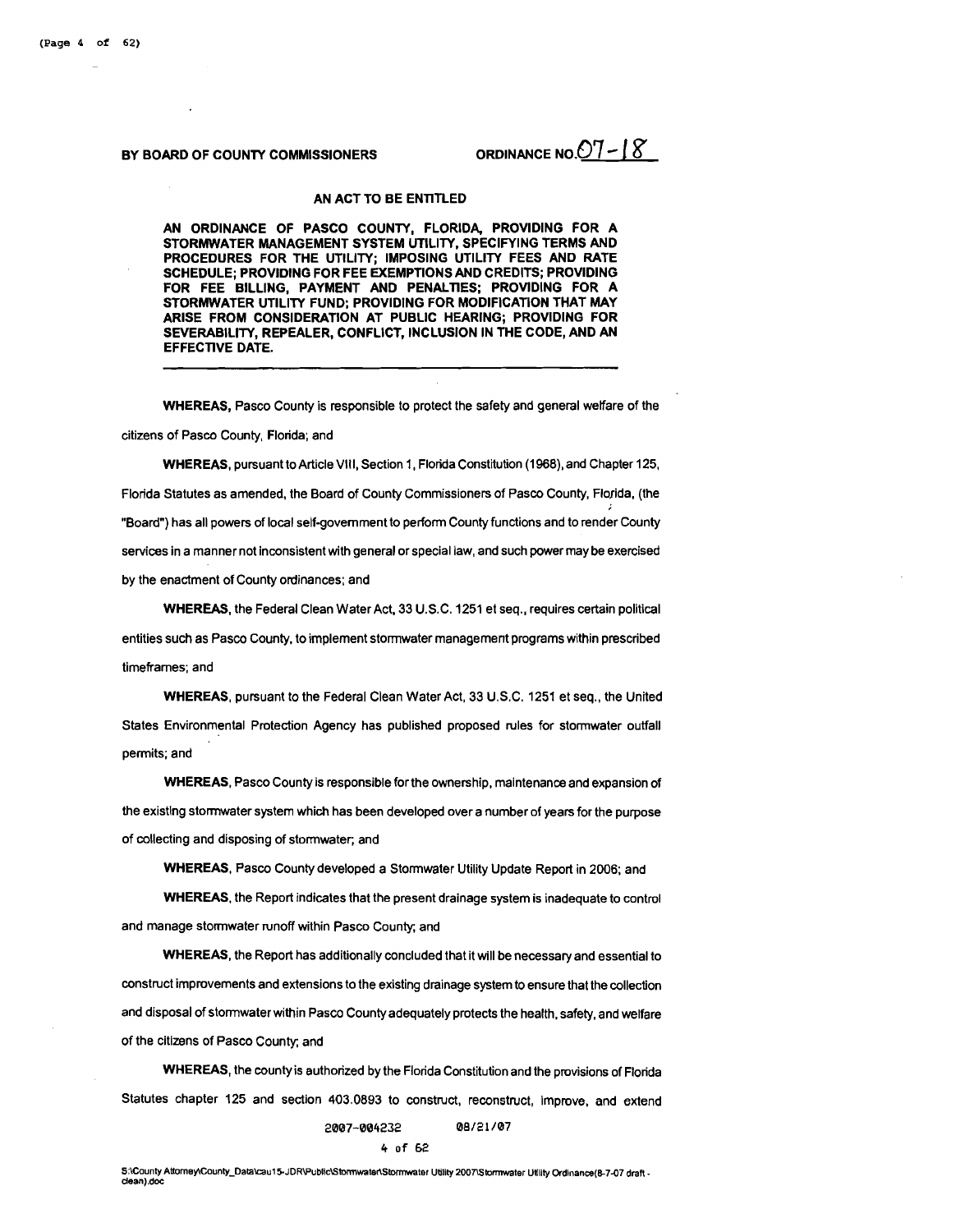stormwater systems and to issue revenue bonds and incur other debts if needed to finance in whole or part the cost of such systems and to establish just and equitable rates, fees and charges for the sewices and facilities provided by the systems; and

WHEREAS, it is necessary and essential that Pasco County address the various environmental issues that will further burden its infrastructure requirements.

NOW THEREFORE, be it ordained by the Board of County Commissioners of Pasco County, Florida, as follows:

#### SECTION A. RECITALS

The recital clauses set forth above are hereby adopted and incorporated herein by reference.

#### SECTION B. CREATION OF PASCO COUNTY CODE STORMWATER UTILITY

#### Sectlon 1. Authority

Pasco County is authorized by the Florida Constitution and the provisions of Chapter 125, Florida Statutes (F.S.), Section 403.0893, F.S., and Section 197.3632, F.S., to construct, reconstruct, improve, and extend stomwater utility systems and to issue revenue bonds and other debts if needed to finance in whole or part the cost of the Stomwater Management System and to establish just and equitable rates, fees, and charges for the services and facilities provided by the Stomwater Management System.

#### Section 2. Findings and Determinations

It is hereby found, determined, and declared as follows:

A. Those elements of the Stomwater Management System which provide for the collection, treatment and disposal of stomwater are of benefit and provide services to all real property within the unincorporated areas of Pasco County, including property not presently sewed by certain other elements of the Stomwater Management System.

**8.** The costs of operating and maintaining the Stormwater Management System and financing necessary repairs, replacement, improvements, and extension thereof shall, to the extent practicable, be allocated in relationship to the benefits enjoyed and services received therefrom.

C. Bona-tide agricultural parcels (DOR codes **50** to 69) benefit the overall stomwater program in the County with the implementation of onsite consewation related activities, preservation of open space and pollutant reduction activities, and in general, these benefits increase as parcel 2007-004232 08/21/07 size Increases. 5 of 62

#### Section 3. Definitions

For the purpose of this Ordinance, the following definitions shall apply: words used in the

S:\County Attorney\County\_Data\cau15-JDR\Public\Stormwater\Stormwater Utility 2007\Stormwater Utility Ordinance(8-7-07 draft - <sup>2</sup> dean).doc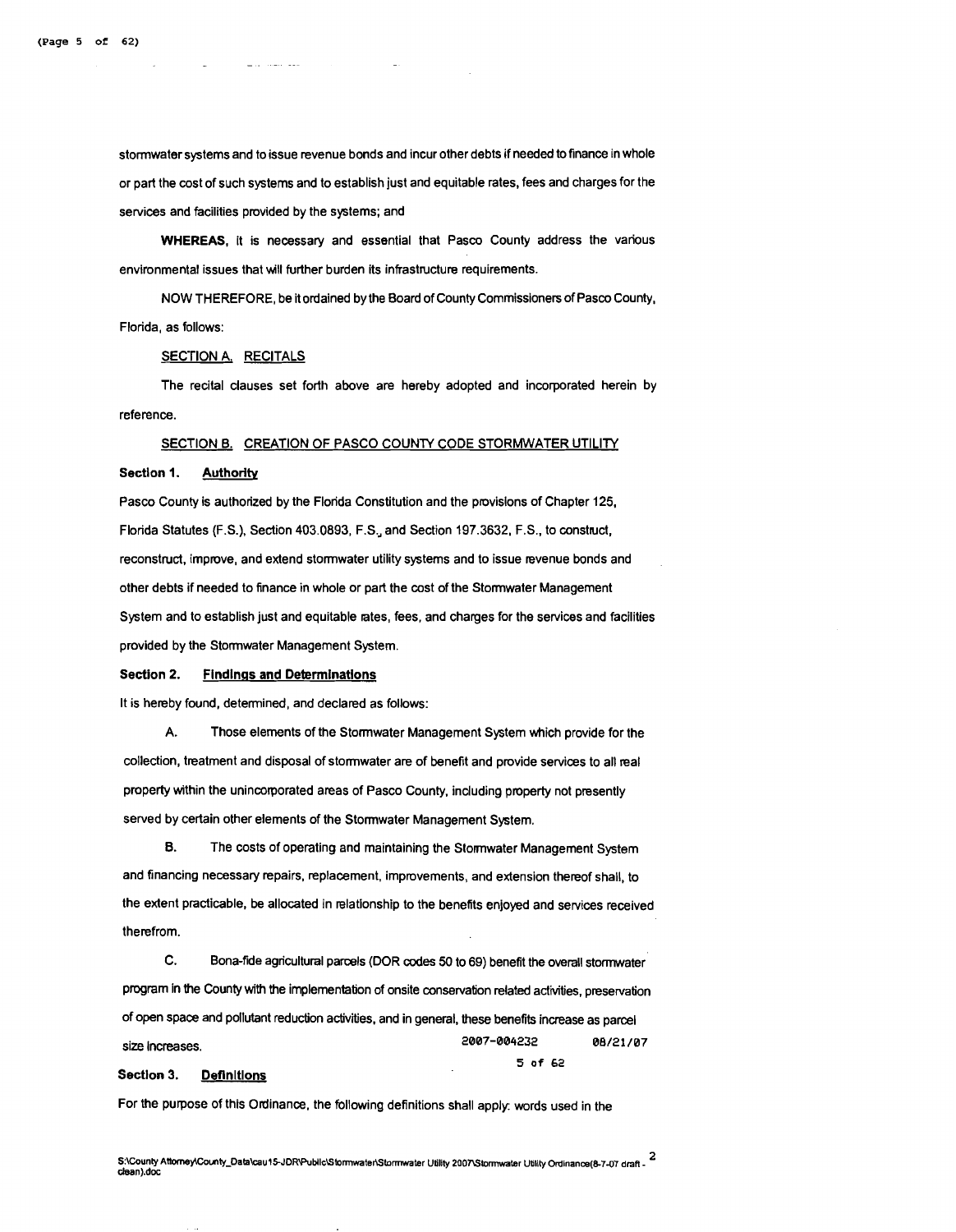singular shall include the plural, and the plural, the singular, and words used in the present tense shall include the future tense. The word "shall" is mandatory and not discretionary. The word "may" is permissive. Words not defined herein shall be construed to have the meaning given by common and ordinary use as defined in the latest edition of Webster's Dictionary.

**"Bonds"** means revenue bonds, notes, loans or any other debt obligations issued or incurred to finance the Costs of Construction.

**"Costs of Construction"** means costs reasonably incurred in connection with providing capital improvements to the Stormwater Management System or any portion thereof, including but not limited to the costs of (1) acquisition of all property, real or personal, and all interests in connection therewith including all rights-of-way and easements therefore, (2) physical construction, installation and testing, including the costs oflabor, services, materials, supplies and utility services used in connection therewith, (3) architectural, engineering, legal and other professional services, (4) insurance premiums taken out and maintained during construction, to the extent not paid for by a contractor, for construction and installation, (5) any taxes or other charges which become due during construction. (6) expenses incurred by Pasco County or on its behalf with its approval in seeking to enforce any remedy against any contractor or subcontractor in respect of any default under a contract relating to construction, (7) principal of and interest of any Bonds, and (8) miscellaneous expenses incidental thereto.

"Debt Service" means, with respect to any particular Fiscal Year and any particular series of Bonds, an amount equal to the sum of (1) all interest payable on such Bonds during such Fiscal Year, plus (2) any principal installments of such Bonds during such Fiscal Year.

**"Developed Property"** means real property which has been altered from its "natural" state by the addition of any improvements such as a building, structure, or impervious surface. For new construction, property shall be considered developed pursuant to this Ordinance: (1) upon issuance of a certificate of occupancy, or upon completion of construction or final inspection if no such certificate is issued; or (2) if construction is at least 50 percent complete and construction is halted for a period of three (3) months.

**"Director"** means Pasco County Administrator or his designee.

**"DOR Code"** means Department of Revenue land use code as defined by Subsection 12D-8.008(2)(c), Florida Administrative Code.

**"Dwelling UnH'** means a single unit pmviding complete, independent living facilities for one or more persons including permanent provisions for living, sleeping, eating, cooking and sanitation. **"Equivalent Residential Unit" or "ERU"** means the median Impervious Area of Residential Developed Property per Dwelling Unit (excluding DOR Codes 00 and 04) located within Pasco **2007-004232 08/21/07** 

**6 of 62** 

S:\County Attorney\County\_Data\cau15-JDR\Public\Stormwater\Stormwater Utility 2007\Stormwater Utility Ordinance(8-7-07 draft dean).doc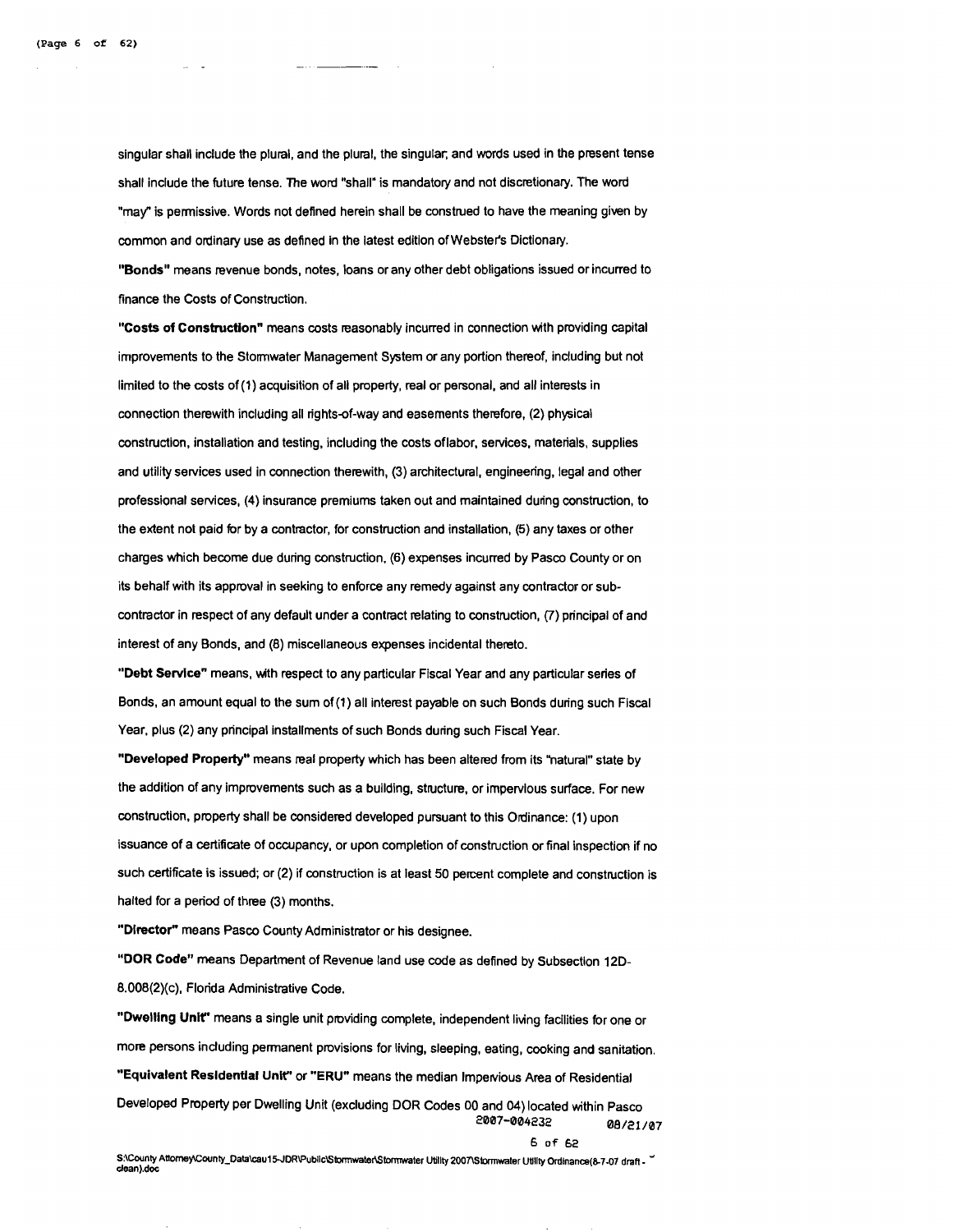County and as established by Board resolution as provided herein, and as may be amended from time to time.

"ERU Rate" means a Utility Fee charged on each ERU as established by Board resolution as provided herein, and as may be amended from time to time.

"Extension and Replacement" means costs of extensions, additions and capital improvements to, or the renewal and replacement of capital assets of, or purchasing and installing new equipment for, the Stormwater Management System, or land acquisition for the Stormwater Management System and any related costs thereto, or paying extraordinary maintenance and repair, including the Costs of Construction, or any other expenses which are not costs of Operation and Maintenance or Debt Service.

"Fiscal Year" means a twelve-month period commencing on the first day of October of any year.

"Impervlous Area" means roofed and paved areas, including, but not limited to, areas covered by roofs, roof extensions, swimming pools, patios, porches, driveways, sidewalks, parking areas, graveled areas and athletic courts.

"Non-Resldentlal Developed Property" means Developed Property that is classified by the Property Appraiser as land use types 03, 05, 06, 07, 08, 09, and 10 though 99 using the Florida Department of Revenue (DOR) Land Use Codes, as amended or supplemented.

"Operating Budget" means the annual Utility operating budget adopted by the Board for the succeeding Fiscal Year.

"Operations and Malntenance" means the current expenses, paid or accrued, of operation, maintenance and current repair of the Stormwater Management System, as calculated in accordance with sound accounting practice, and includes, without limiting the generality of the foregoing, insurance premiums, administrative expenses, labor, executive compensation, the cost of materials and supplies used for current operations, and charges for the accumulation of appropriate reserves for current expenses not annually Incurred, but which are such as may reasonably be expected to be incurred in accordance with sound accounting practice.

"Property Appraiser" means the Office of the Pasco County Property Appraiser.

"Rate Resolution" means the resolution adopted by the Board establishing the ERU Rate, and as may be amended from time to time.

"Resldentlal Developed Property" means Developed Property that Is classified by the Property Appraiser as land use types 00, 01, 02 and 04 (Vacant Residential, Single Family, Mobile Homes, and Condominiums) using the Florida Department of Revenue (DOR) Land Use Codes, Rule 120-8.008(2)(c), Florida Administrative Code, as amended or supplemented. **2007-004232 08/21/07**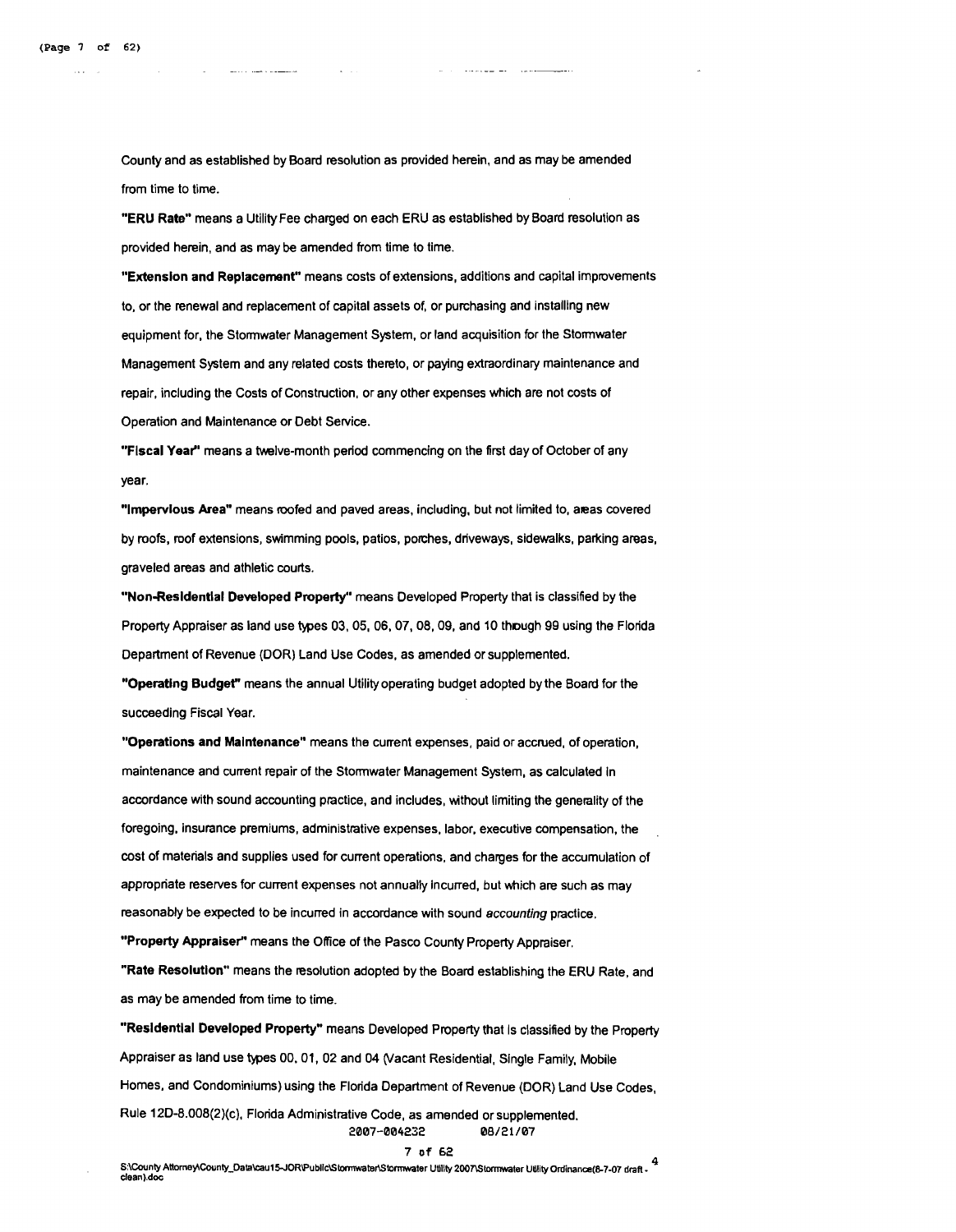"Revenues" mean all rates, fees, assessments, rentals or other charges, income or funds received by the Utility, in connection with the management and operation of the Stormwater Management System, including amounts received from the investment or deposit of moneys in any fund or account and any amounts contributed by Pasco County, all as calculated in accordance with sound accounting pmctice.

 $\mathbf{I}$ 

"Service Area" means all of the unincorporated areas of Pasco County.

"Stormwater Management System" means the existing stormwater management system of Pasco County and all improvements thereto which by this Ordinance are constituted as the property and responsibility of the Utility, to be operated from the Revenues received as an special revenue fund to, among other things, conserve water, control discharges necessitated by rainfall events, incorporate methods to collect, convey, store, absorb, inhibit, treat, use or reuse water to prevent or reduce flooding, over-drainage, environmental degradation and water pollution or otherwise affect the quality and quantity of discharge from such system. "Undeveloped Property" means property which has less than 400 square feet of impervious

area.

"Utility Fee" means a Utility Fee authorized by Florida law and this Ordinance which is established to pay Administration, Planning, Operations and Maintenance, Extension, Improvement, Conshuction and Replacement and Debt Service for the Stormwater Management System.

"Utility" means the special revenue fund utility created by this Ordinance to operate, maintain and improve the Stormwater Management System.

#### Section 4. Establishment of Utility

**A.** The Utility is hereby established by the Board to pmvide for the general welfare of Pasco County and its residents.

**6.** The Director shall be the Pasco County Administrator or hls designee.

#### Section 5. **Operating Budget**

The Board shall adopt an Operating Budget not later than the first day of each Fiscal Year. The Operating Budget shall set forth for such Fiscal Year the estimated Revenues and the estimated costs for Operation, Impmvement, Construction and Maintenance, Extension and Replacement and Debt Service of the Stormwater Management System.

#### Section 6. Required Levels of Rates for Utility Fees

The Board shall ensure that adequate Revenues are received to provide for a balanced Operating Budget by at least annually setting an ERU Rate that will generate sufficient levels of Utility Fees to limit the amount of funds from other sources, such as the General Fund, which 2007-004232 08/21/07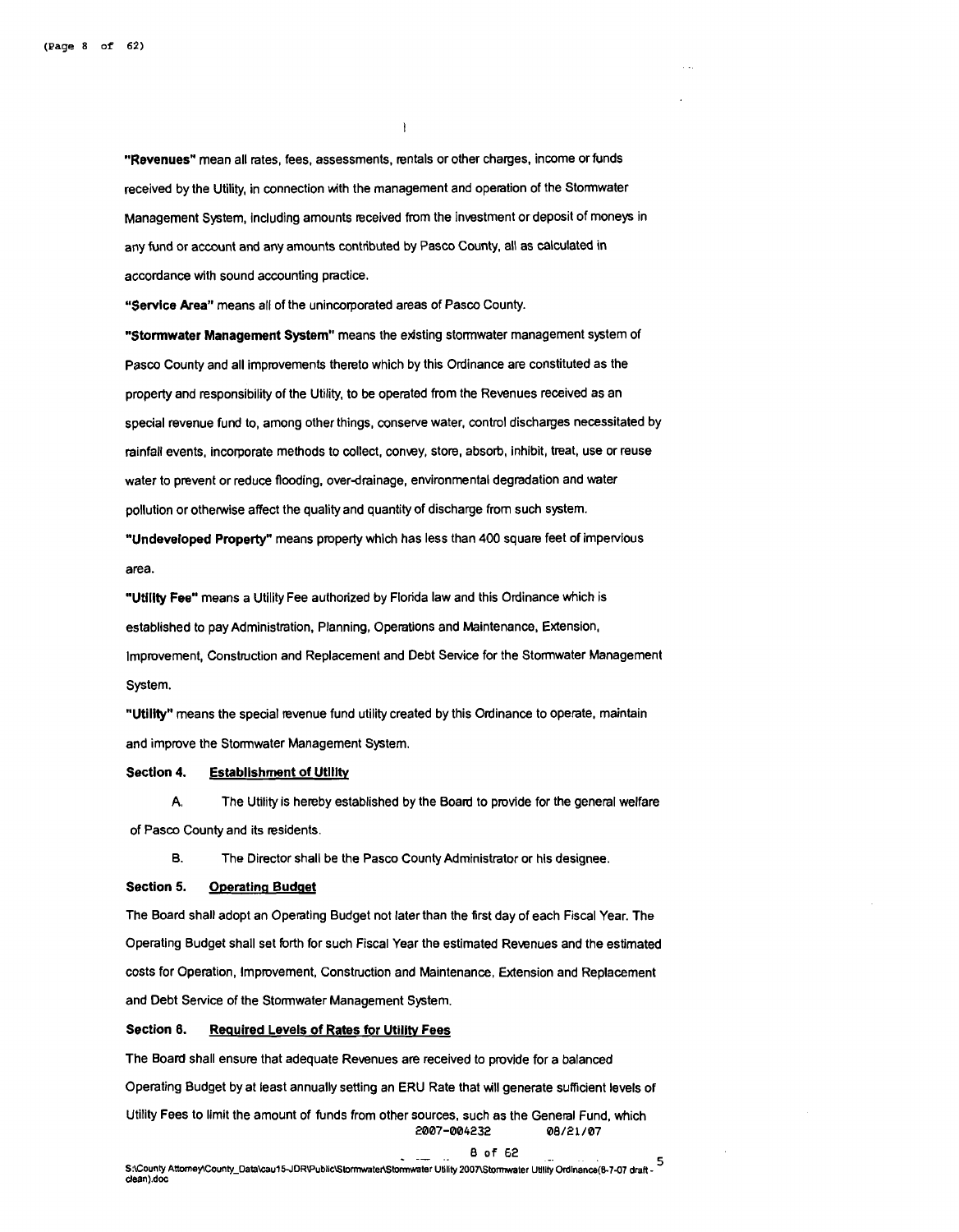would otherwise be needed to meet system requirements. The Board shall set the ERU Rates by resolution, as may be amended from time to time.

#### Section 7. Imposition of Utility Fees and Rate Schedule

The Board hereby imposes Utility Fees on all nonexempt property within the Service Area.

A. Property Classification. For purposes of determining the Utility Fee, all property within the Service Area shall be classified, into one of the following classes:

1. Residential Developed Property (DOR Codes 00,01,02, and 04)

**2.** Non-Residential Developed Property (DOR Codes 03,05,06, 07, 08,

09, 10 to 49, and 70 to **99)** 

- 3. Bona-fide Agricultural Developed Property (DOR Codes 50 to 69); or,
- 4. Undeveloped Property.

B. Computation of Utility Fee for Residential Developed Property. The Utility Fee for Residential Developed Property shall be based on the median amount of impervious surface on a single family lot In the County, which is known as an "Equivalent Residential Unit" or ERU. The median amount of impervious surfaces on a single-family residential lot shall be defined by Board resolution, as may be amended from time to time. The ERU Rate for Residential Developed Property shall be a flat rate of one ERU for all Residential Developed properties in the unincorporated area of Pasco County.

C. Computation of Utility Fee for Non-Residential Developed Property. The Utility Fee for Non-Residential Developed Property shall be the ERU Rate multiplied by the numerical factor obtained by dividing the total Impervious Area of a Non-Residential Developed Property by the amount of square footage of impervious area for one ERU. The minimum ERUs for any Non-Residential Developed Property shall be equal to 1.0 ERU.

D. Computation of Utility Fee for Bona-fide Agricultural Developed Property. The Utility fee for Agricultural Developed Property shall be the ERU rate multiplied by the numerical factor obtained by dividing the total Impervious Area of an Agricultural Developed Property by the amount of square footage of impervious area for one ERU. The minimum ERUs for any Agricultural Developed Property shall be equal to 1.0 ERU and the maximum ERUs shall not exceed 1.2 ERUs.

#### E. Rate Structure and Level of Service

Notwithstanding the foregoing, it is specifically authorized that if the Board, when setting the annual utility fee rates, determines that any portion of the service area receives a distinct special benefit from any component of stormwater management system improvements that is different in kind or degree from the special benefit received by other portions of the service area, the **2007-004232 08/21/07** 

#### **9 of 62**

5: County Attorney/County\_Data\cau15-JDR\Public\Stormwater\Stormwater Utility 2007\Stormwater Utility Ordinance(8-7-07 draft dean).doc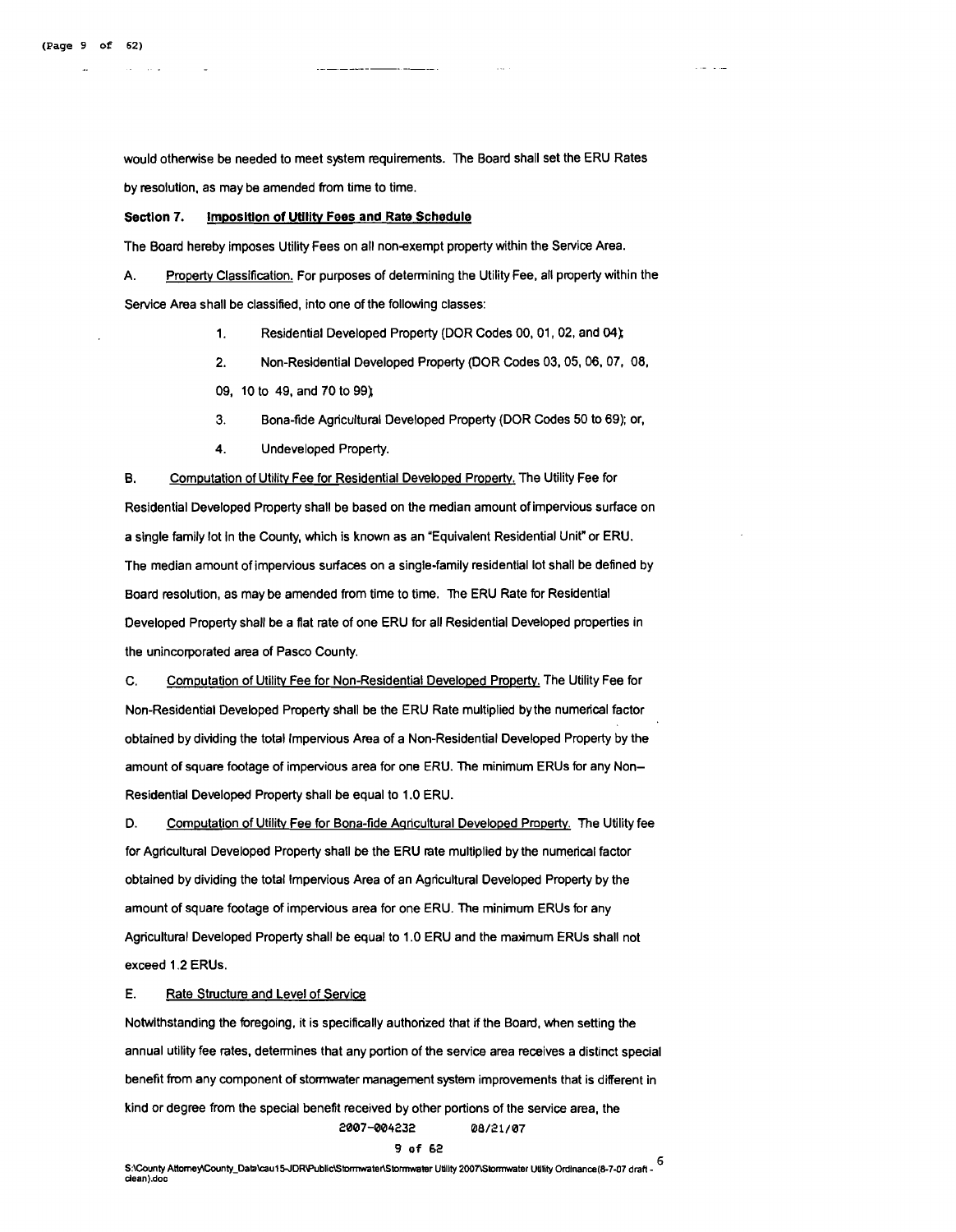improvement cost related to such component may be assessed against the portion of the service area receiving the distinct special benefit. Additionally, prior to adopting the rate resolution in calendar year 2010, the Board shall evaluate the level of funding for capital improvements and other program components and whether to allocate capital improvement costs on a sub-area or basin specific basis.

#### Section 8. Exemptions and Credits

A. Exemptions. The following areas on Developed Property will not be counted as part of the impervious areas of the Developed Property:

1. Railroads;

2. Public Roads (including Federal, State, Countyand City);

3. Public Airport Taxiways and Runways; and,

4. Open Water.

B. Exempt Property. Undeveloped Property is exempt from the Stormwater Utility

Fee.

C. Credits. The county recognizes that some developed properties subject to the Utility Fee have constructed and currently operate and maintain stormwater facilities that can reduce stormwater runoff Impacts from the subject property and reduce the burden on the county to maintain, operate and provide capital improvements to the stormwater management system. Additionally, the county recognizes that some property owners may wish to mitigate the Stormwater Utility Fee by constructing and maintaining a stomwater facility that will reduce the impact of the subject property. The credit granted to the **utility** customer shall be as defined by the "Stormwater Assessment Policies and Procedures Manual" adopted by Board resolution, as may be amended from time to time, and which is incorporated herein by reference.

#### Section 9. Billing and Payment, Penalties

A. The Board held a duly noticed public hearing on December 19.2006, and adopted Resolution No. 07-78 giving notice of its intent to utilize the Uniform Method of Collection and to place the Utility Fee on the Tax Bill as a non-ad valorem assessment pursuant to section 197.3632. F.S.

B. The Board does hereby determine that the best interests of the citizens of Pasco County would be served by placing the Utility Fee on the Tax Bill, and the Board shall hold a public hearing between June 1 and September 15, of each year, to adopt a non-ad valorem assessment roll as required and provided by section 197.3632(4). F.S., and give all statutory notices for the hearing. The Board shall adopt a Rate Resolution setting the ERU Rate prior to adopting the non-ad valorem assessment roll. The Rate Resolution may be considered **2007-004232 08/21/07** 

**<sup>10</sup>of <sup>62</sup>**" S:\County **Amme~County-Data\caul5JDR'PublicEtomter\S~ter** Utility **2007\Slormwater** UUlity Ordlnanm(8-7-07 draft - **<sup>I</sup>** clean).doc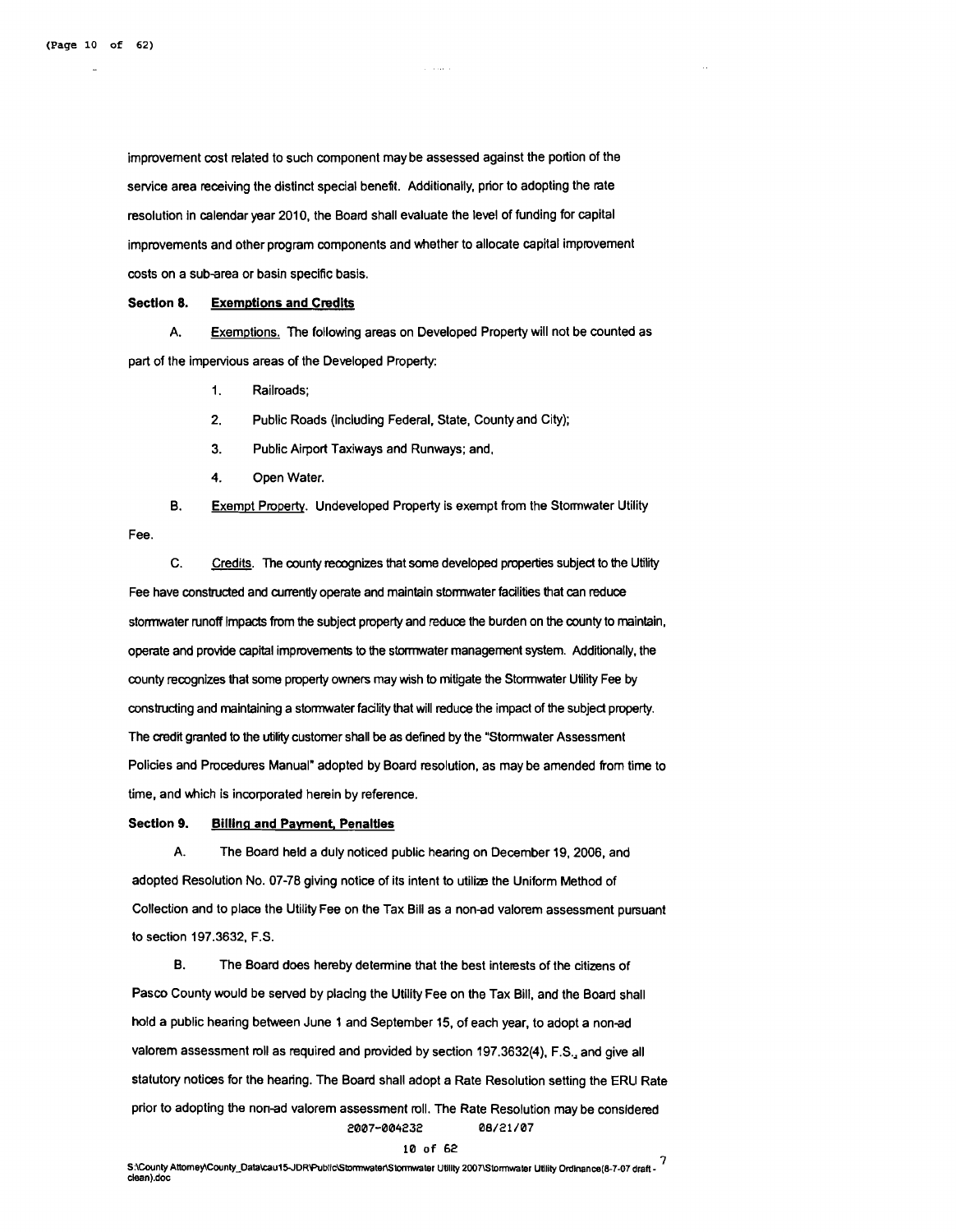at the same public hearing set to adopt the roll.

C. The collection of the Utility Fee shall be subject to all collection provisions as a non-ad valorem special assessment as set forth in Chapter 197, F.S., including pmvisions relating to discount for early payment, prepayment by installment method, deferred payment, penalty for delinquent payment, and issuance and sale of tax certificates and tax deeds for nonpayment, as provided by law. The Utility Fee may become a lien against homesteads, as well as other property, as provided in Section 4, Article X, Florida Constitution.

**D.** In the event the Board determines to no longer place the Utility Fee on the Tax Bill it shall establish an altemative method of collection.

#### **Sectlon** 10. **Government Property**

A. For stormwater utility fees imposed agalnst government property, the County shall provide stormwater utility bills by first class mail to the ower of each affected parcel of government property. The bill or accompanying explanatory material shall indude:

1. A brief explanation of the stormwater fee;

2. A description of the ERU rate used to determine the amount of the stormwater fee;

3. The number of ERUs contained within the parcel;

4. The total amount of the parcel's stormwater fee for the appropriate period;

5. The location at which payment will be accepted; and

6. The date on which the stormwater fee is due.

**8.** Stormwater fees imposed against governmental property shall be due on the same date as all other stormwater fees and, if applicable, shall be subject to the same discounts for early payment.

C. A stormwater fee shall become delinquent if it is not paid within 30 days from the date any installment is due. The County shall notify the owner of any government property that is delinquent in payment of its stormwater fee within 60 days from the date such dee was due. Such notice shall state in effect that the County will initiate a mandamus or other appropriate judicial action to compel payment.

**D.** All costs, fees and expenses, including reasonable attorneys' fees and title search expenses, related to any mandamus or other action as described herein shall be included in any judgment or decree rendered therein. All delinquent owners of government property against which a mandamus or other appropriate action is filed shall be liable for an apportioned amount of reasonable costs and expenses incurred by the County, including reasonable attomeys' fees, in collection of such delinquent stormwater fees, and any other **2007-004232 08/21/07** 

#### **11 of 62**

**S:\CwntyAltomey\County-Data\caul5JDR\Public\Sbrmwabr\S~ter** UVlity **ZM)'T\Sbmabr** Utility **Ordlnance(8-7-07 draft** - **8 dean).doc**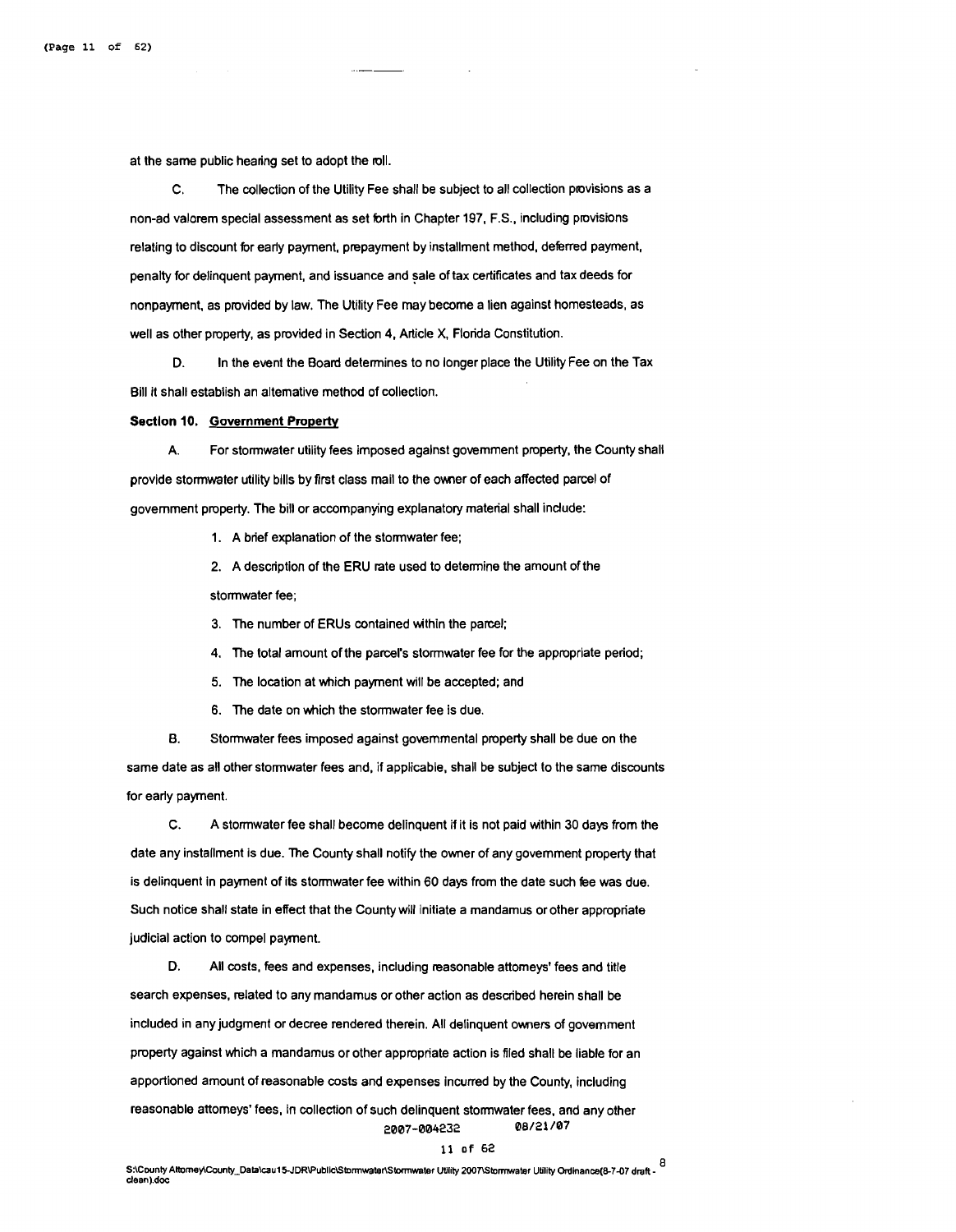costs incurred by the County as a result of such delinquent stonwater fees, including, but not limited to, costs paid for draws on a credit facility, and the same shall be collectible as a part of, or in addition to, the costs of the action.

E. As an alternative to the foregoing, a stonwater fee imposed against government property may be collected on the bill for any utility service provided to such governmental property. The Board may contract for such billing services with any utility not owned by the County.

#### Section 11. Adjustment of Fees

A. Adjustments shall not be awilabie for Residential Property because all such property shali be charged a flat rate fee, which is not based on the amount of impervious area for a particular parcel. For Nonresidential Property, requests by owners of real property for adjustment of the Utility Fee shall be submitted to the Director, who is hereby authorized to develop and administer the procedures and standards for the adjustment of fees as established herein. All requests shall be judged on the basis of the amount of impervious area on the site. No credit shall be given for the installation of facilities required by Pasco County development codes or State Stormwater Rules. The following procedures shali apply to all adjustment requests of the Utility Fee:

**1.** Any owner who has paid his Utility Fee and who believes his Utility Fee to be incorrect may, subject to the limitations set brth in this article, submit an adjustment request to the Director.

**2.** Adjustment requests for Utility Fees paid by an owner must be in witing and shall set forth, in detail, the grounds upon which relief is sought.

3. Adjustment requests must be made within sixty (60) days after opening of the Tax Roll for collection and each request shall be initially be reviewed by the Director within a four (4) month period from the date of filing of the adjustment request. Adjustments resulting from such request shall be retroactive to the beginning of the Fiscal Year in which the owner is requesting an adjustment.

4. The owner requesting the adjustment may be required, at his own cost, to provide supplemental information to the Director including, but not limited to, survey data approved by either a registered professional land surveyor (R.P.L.S.) and engineering reports approved by a professional englneer (P.E.). Failure to provide such information may result in the denial of the adjustment request.

**5.** Adjustments to the Utility Fee will be made upon the granting of the adjustment request in writing by the Director. Denials of adjustment requests shall be made in **2007-004232 08/21/07** 

#### **12 of 62**

9.<br>S:\County Attorney\County\_Data\cau15-JDR\Public\Stormwater\Stormwater Utility 2007\Stormwater Utility Ordinance(8-7-07 draft clean).doc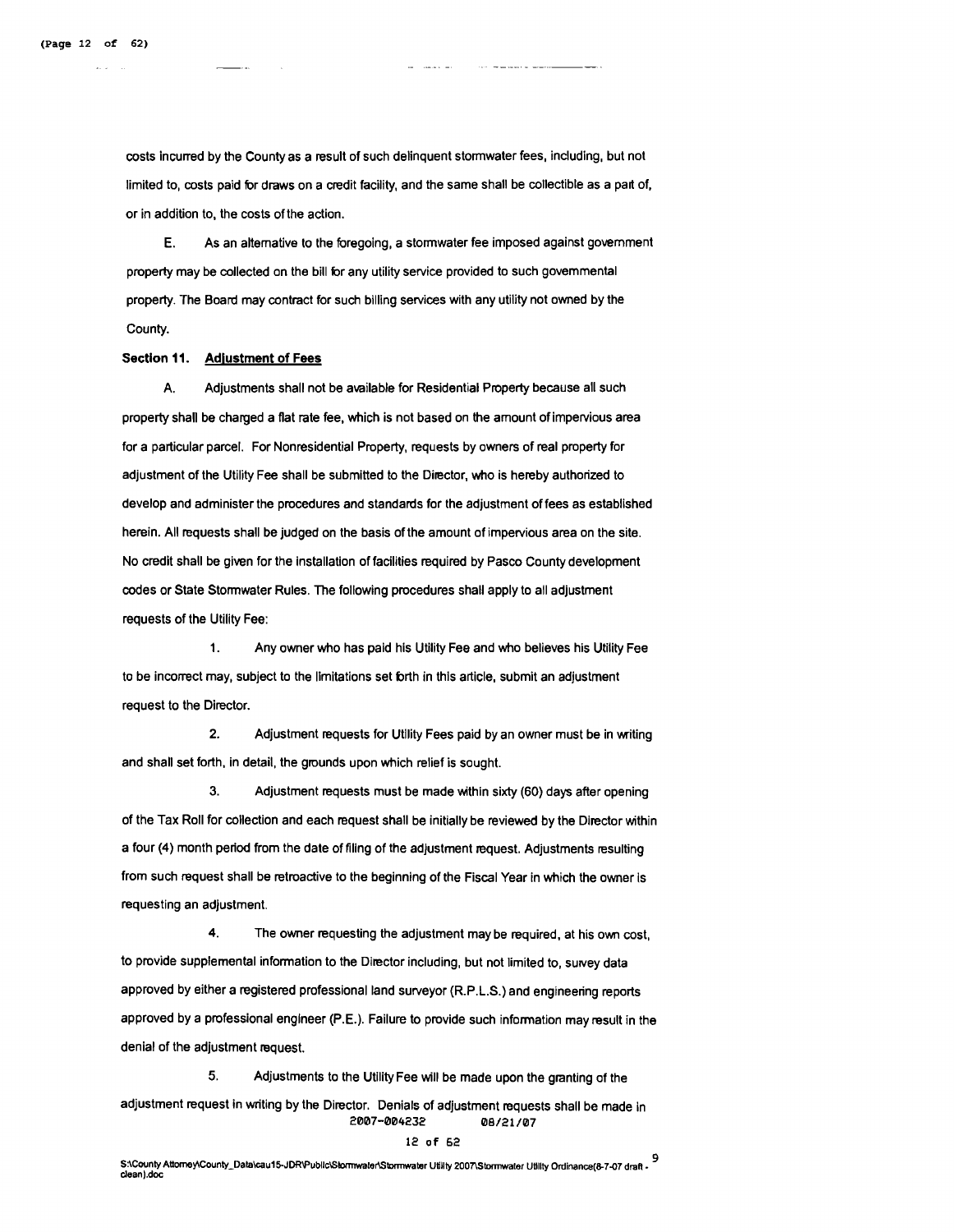writing by the Director.

B. Consideration by the Director of the ownefs request for adjustment shall not relieve the omer of the obligation to make timely payment of the Utility Fee. In the event an adjustment is granted by the Director which decreased the Utility Fee, the owner shall be entitled to a credit or refund as applicable of excess Utility Fees paid.

C. Upon receipt of the written denial of the adjustment pequest, the owner who initially requested the adjustment may, within thirty (30) days of receipt of such denial, appeal to the Board for review of the denial.

**1.** The Board shall complete their review within forty-five (45) days of receipt of the request for review. The Board's determination on the review shall be in writing and set forth in detail the reasons for their decision.

**2.** In reviewing denials of adjustment requests, the Board shall apply the standards and review criteria contained in this Ordinance.

D. Any errors in the Utility Fee or failure to charge a Utility Fee may be corrected by the Director within sixty (60) days after opening of the Tax Roll for collection. Corrections which result in an increase in the Utility Fee cannot be imposed until the omer has consented in writing to the increase or has been given at least ten (10) days notice by certified mail and an opportunity to be heard by the Board. Once the Utility Fee is finalized, the Director shall send documentation reflecting the adjustment to the owner and the documentation will also be sent to the Tax Collector.

E. Any errors in the Utility Fee due to errors or corrections in the Property Appraiser's data found after 12 months or less from the date after opening of the Tax Roll for collection shall be corrected by the Director within sixty (60 days) of notice from the Property Appraiser and the Director shall send documentation reflecting the adjustment to the owner and the Tax Collector. If the error results in an over-assessment of the utility fee, then the overassessment will be credited or refunded (as applicable) for the period from the previous tax certificate. If the error results in an under-assessment of the utilityfee, the corrected free will be assessed starting from the subsequent Nonad Valorem Assessment Roll.

#### Section 12. Stormwater Management Utility Fund

There shall be established a Utility fund for the deposit of all fees and charges collected by the Utility. These funds shall be for the exclusive use of the Utility, Including but not limited to the following:

- A. Administrative costs associated wlth the management of the Utility.
- B. Planning and Engineering.

**2007-004232 08/21/07** 

#### **13 of 62**

S:\County Attorney\County\_Data\cau15-JDR\Public\Stormwater\Stormwater Utility 2007\Stormwater Utility Ordinance(8-7-07 draft dean).doc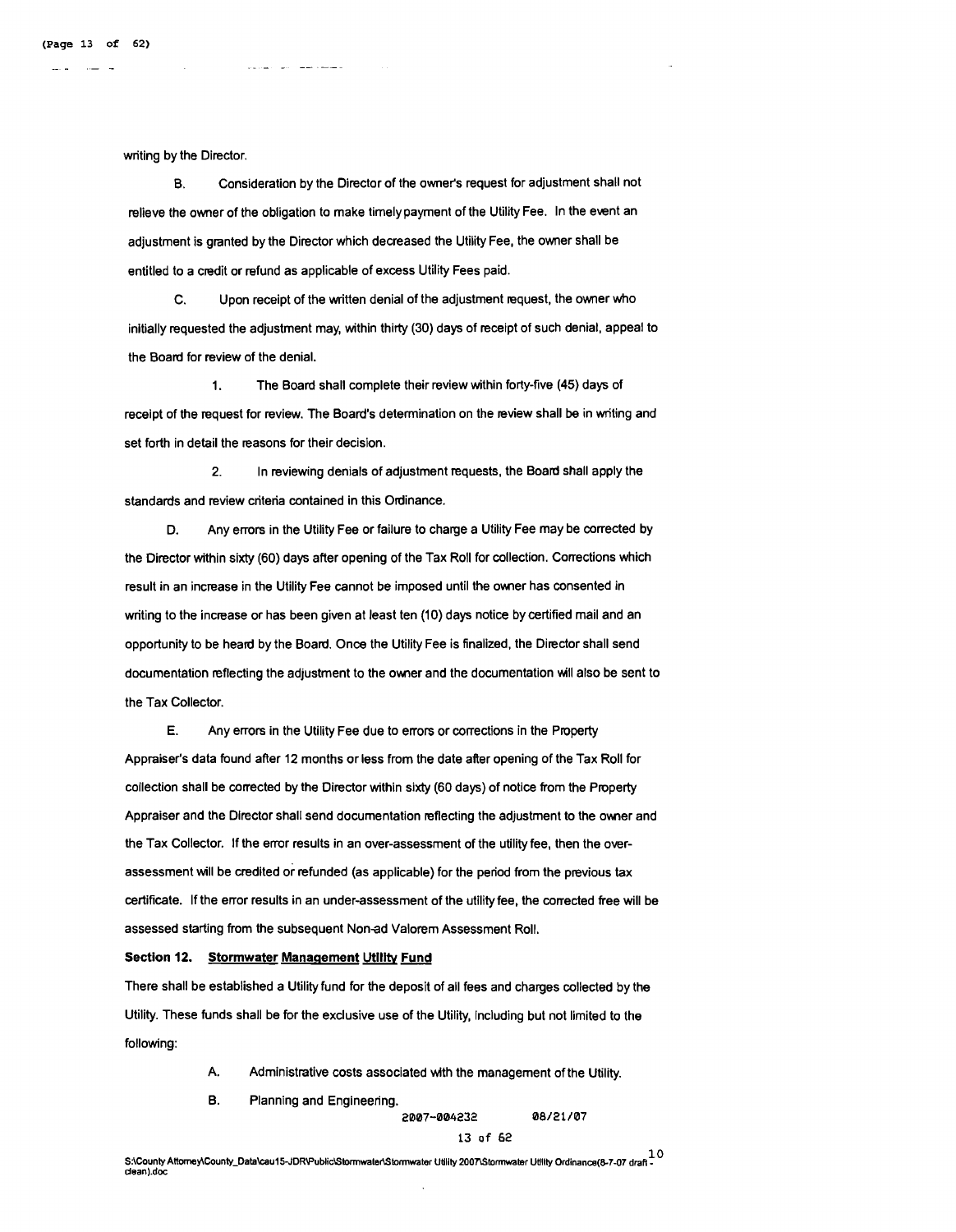- C. Operation and Maintenance of the Stomwater Management System.
- **D.** Funding of pollution abatement deuces constructed on stomwater systems discharging to the surface waters of Pasco County.
- E. Debt Service financing.
- F. Extension and Replacement costs.
- G. Construction of flood control and water quality projects.

#### **Section 13. Llens of Stormwater Fees**

Upon adoption of the annual Stormwater Rate Resolution for each fiscal year, stormwater fees to be collected under the Uniform Method of Collection of section 197.3632, F.S., shall constitute a lien against assessed poperty equal in rank and dignity with the liens of all state, county, district or municipal taxes and other non-ad valorem assessments. Except as otherwise provided by law, such lien shall be superior in dignity to all other prior liens, titles and claims, until paid. The lien shall be deemed perfected upon adoption by the Board of the annual Stormwater Rate Resolution and shall attach to the poperty included on the stormwater roll as of the prior January 1, the lien date for ad valorem taxes.

#### SECTION C. SEVERABILITY

It is declared to be the intent of the Board of County Commissioners of Pasco County, Florida, that if any section, subsection, sentence, clause, or provision, of this ordinance shall be declared invalid, the remainder of this ordinance shall be construed as not having contained said section, subsection, sentence, clause, or provision, and shall not be effected by such holding.

#### SECTION **D.** REPEALER

All provisions of the Code of Pasco County, as amended, and ordinances or parts of ordinances in conflict herewith are hereby repealed to the extent of any conflict.

#### SECTION E. CONFLICT

To the extent of any conflict between any other County ordinances and this Ordinance, this Ordinance shall be deemed to be controlling. This Ordinance shall govem in the event of a conflict between this ordinance and prior development pemitslorders.

#### **SECTION F. MODIFICATION**

It is the intent of the Board of County Commissioners that the provisions of this ordinance may be modified as a result of considerations that may arise during public hearings. Such modifications shall be incorporated into the final version of the ordinance adopted by the Board and filed by the Clerk of the Board pursuant to Section H.

#### SECTION G. INCLUSION IN THE CODE

It is the intent of the Board of County Commissioners that the provisions of this 2007-004232 08/21 /07

#### 14 of **62**

S:\County Attorney\County\_Data\cau15-JDR\Public\Stormwater\Stormwater Utility 2007\Stormwater Utility Ordinance(8-7-07 draft clean) doc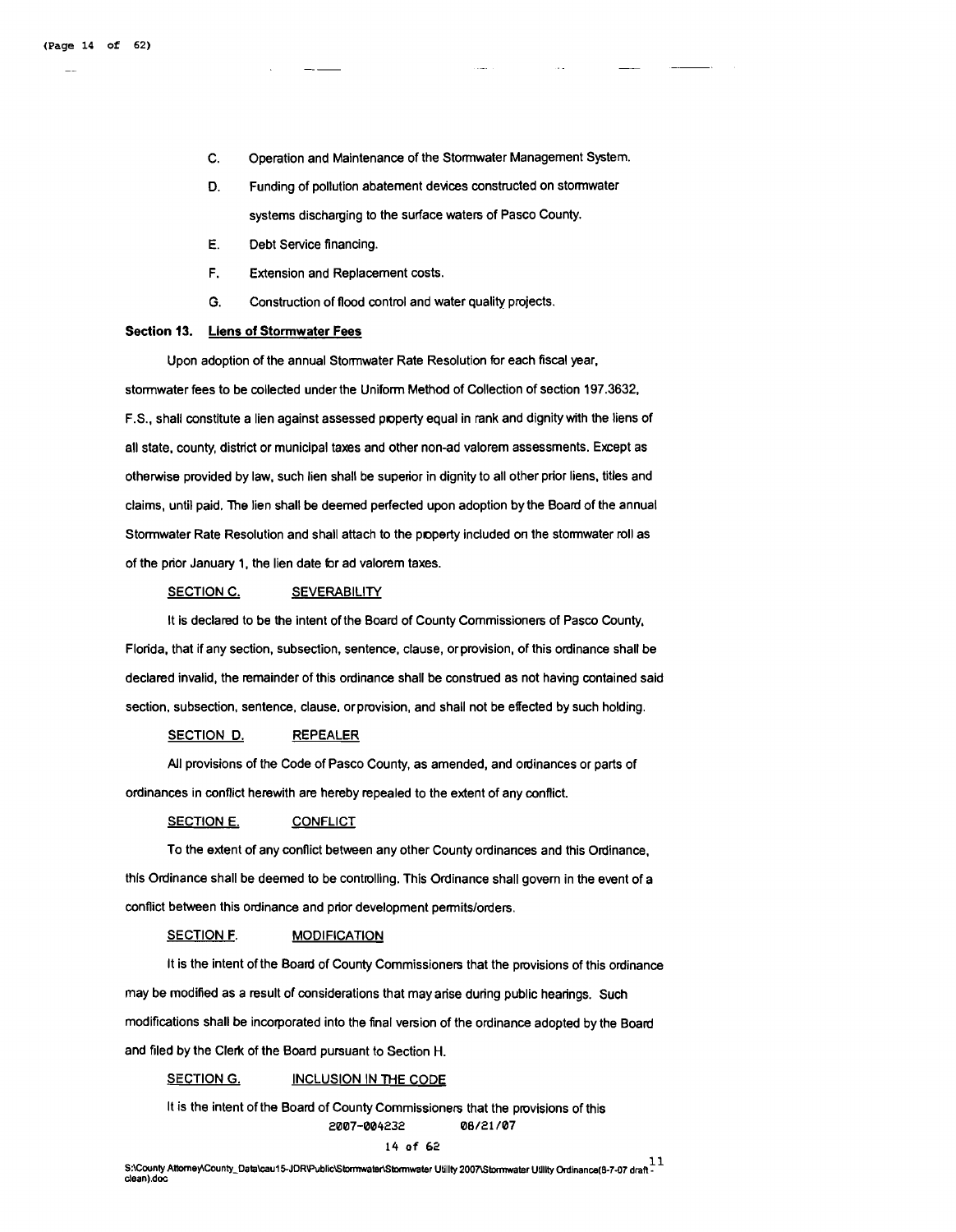$\sim$  .

Ordinance shall become and be made a part of the Pasco County Code, Chapter 94.

#### SECTION H. **EFFECTIVE DATE**

A certified copy of this ordinance shall be filed with the Department of State by the Clerk to the Board within ten (10) days of adoption. This ordinance shall become effective upon filing with the Department of State.

 $\sim -1$ 

PASSED AND ORDAINED AS AN ORDINANCE this  $21$  day of  $~\mu$ uqus  $f$ **2007.**<br>
WASHINGTON CONTROL OF CALLAGE CALLAGE CALLAGE CALLAGE CALLAGE CALLAGE CALLAGE CALLAGE CALLAGE CALLAGE CALLAGE CALLAGE CALLAGE CALLAGE CALLAGE CALLAGE CALLAGE CALLAGE CALLAGE CALLAGE CALLAGE CALLAGE CALLAGE CALLAGE BOARD OF COUNTY COMMISSIONERS OF PASCO COUNTY, FLORIDA BY: **BY** asan **JED PITTMAN, CLERK** ANN HILDEBRAND, CHAIRMAN **APPROVED**  APPROVED AS TO LEGAL FORM AND SUFFICIENCY OFFICE OF ME COUNTY AlTORNEY **AUG 2 1 <sup>2007</sup>** BY: **THE AND AND REAL** 

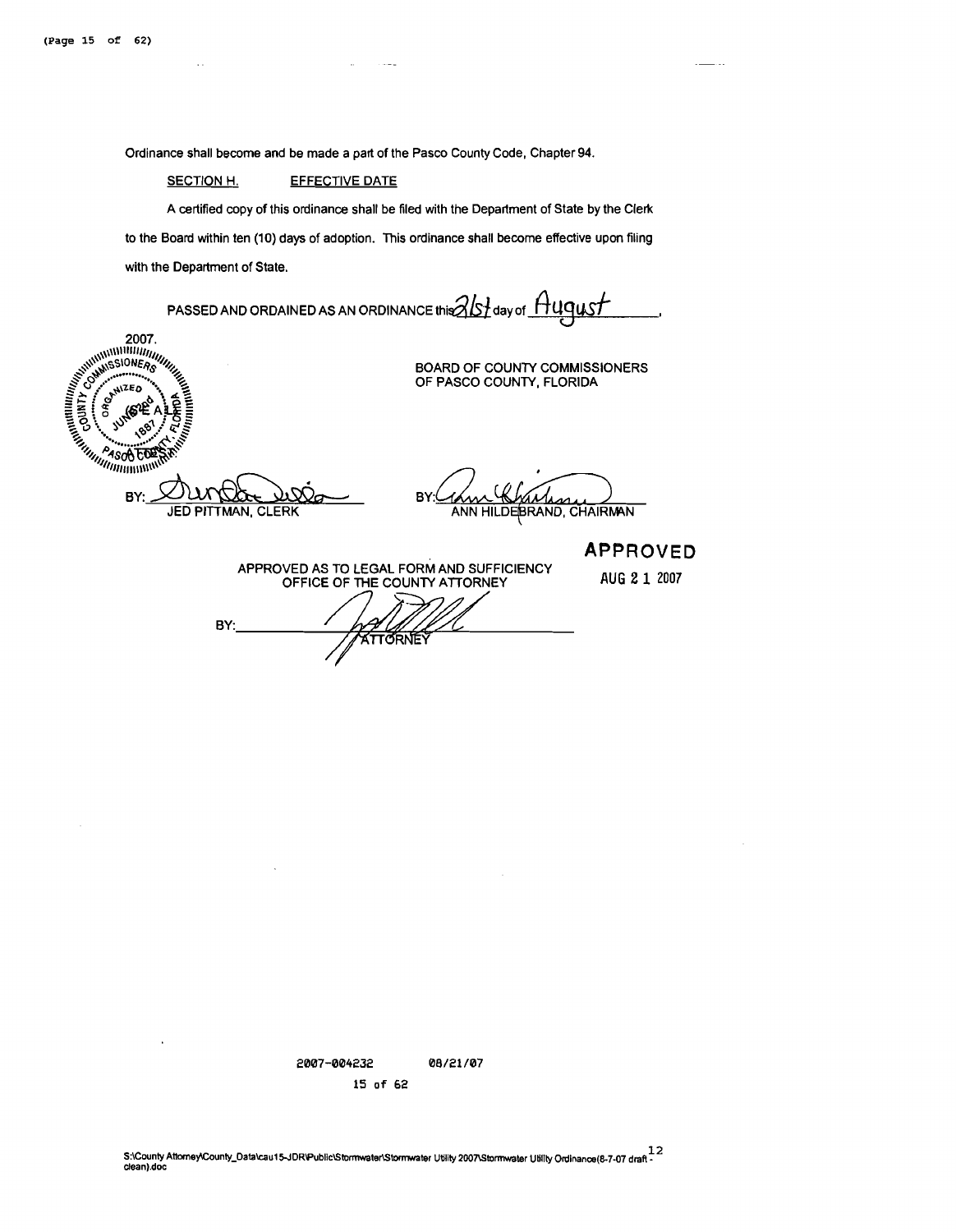002429875



Published Daily Port Richey, Pasco County, Florida

### **STATE OF FLORIDA COUNTY OF PASCO:**

Before the undersigned authority personally appeared Jessica Attard who on oath says that she is Legal Clerk of the Pasco Times a daily newspaper published at Port Richey, in Pasco County, Florida: that the attached copy of advertisement, being a Legal Notice in the matter of RE: Notice of Change in Pasco County Code

|  | in the                                           |  | Court |
|--|--------------------------------------------------|--|-------|
|  | was published in said newspaper in the issues of |  |       |
|  | August 8, 2007                                   |  |       |

Affiant firther says the said Pasco Times is a newspaper published at Port Richey, in said Pasco County, Florida, and that the said newspaper has heretofore been continuously published in said Pasco County, Florida, each day and has been entered as second class mail matter at the post office in Port Richey in said Pasco County, Florida, for a period of one year next preceding the first publication of the attached copy of advertisement; and affiant further says that she has neither paid nor promised any person, firm, or corporation any discount, rebate, commission or refund for the purpose of securing this advertisement for publication in the said newspaper.

| <u>eovical ettant</u>                                                                 |
|---------------------------------------------------------------------------------------|
| Signature of Affiant                                                                  |
| Sworn to and subscribed before me this<br>8th<br>day                                  |
| οf<br>2007<br>August                                                                  |
| Expires January 4, 2010<br>Bunged Truy Fast Insurance Inc. 800-385-7019<br>Mary Ellen |
| College Helphic<br>Signature of Notary Poplic                                         |
| Personally known<br>X or produced identification                                      |
| Type of identification produced                                                       |

# **NOTICE OF CHANGE IN PASCO COUNTY CODE**

PUBLIC NOTICE is hereby given that the Pasco County Board of County Commissioners will hold a final public hearing on August 21, 2007 at 1:30 p.m. at the West Pasco Government Center, Board Room. 7530 Little Road. New Port Richey, Florida 34654.

:

Pasco County proposes to adopt the following ordinance:

**AN ACT TO BE ENTITLED AN ORDINANCE OF PASCO COUNTY, FLORIDA, PROVIDING FOR A STORMWATER MANAGEMENT SYSTEM UTILITY,** PROCEDURES FOR THE UTILITY; IMPOSING UTILITY **FEES AND RATE SCHEDULE; PROVIDING FOR FEE EXEMPTIONS AND CREDITS; PROVlDlNG FOR FEE BILLING, PAYMENT AND PENALTIES;. PROVIDING FOR A STORMWATER UTILITY FUND; PROVIDING FOR MODIFICATION THAT MAY ARISE FROM CONSIDERATION AT PUBUC 'HEARING; PROVIDING FOR SEVERABILITY, INCLUSION IN THE CODE, AND AN EFFECTNE DATE.** 

Any person who wants to appeal any decision made by the Pasco County Board of County Commissioners with respect to any matter considered at any meeting or hearing will need a record of the proceedings and may need to ensure that a vebatim record of the proceedings is made which includes the testimony and evidence upon which the appeal is to be based.

Information concerning this matter will be on file and available for examination in the Office of the Design/Stormwater Management Division, **4454** Grand Boulevard, New Port Richey, Florida, or at the Pasco County website www.pascocountyfl.net under "Commission Agenda" or "Drafts of Proposed and Adopted Ordinances".

All interested parties are encouraged to attend said public hearing and be heard.

If you are a person with a disability who needs any accommodation in order to participate in thls proceqdjng, you are entitled, at no cost to you, to the provision of certain assistance. Within two (2) working days of your receipt of this notice, please contact the Consumer Affalrs Section, West Pasco Government Center, 7530 Little Road, New Port Richey, Florida, at 727-847-8110 (V) in New Port Richey; 352-521-4274, extension 8110 (V) in Dade City; and 800-955-8771 if you **are** hearing impaired.

The area affected by the proposed ordinance' is the unincorporated **area** of Pasco County as shown on the below map.

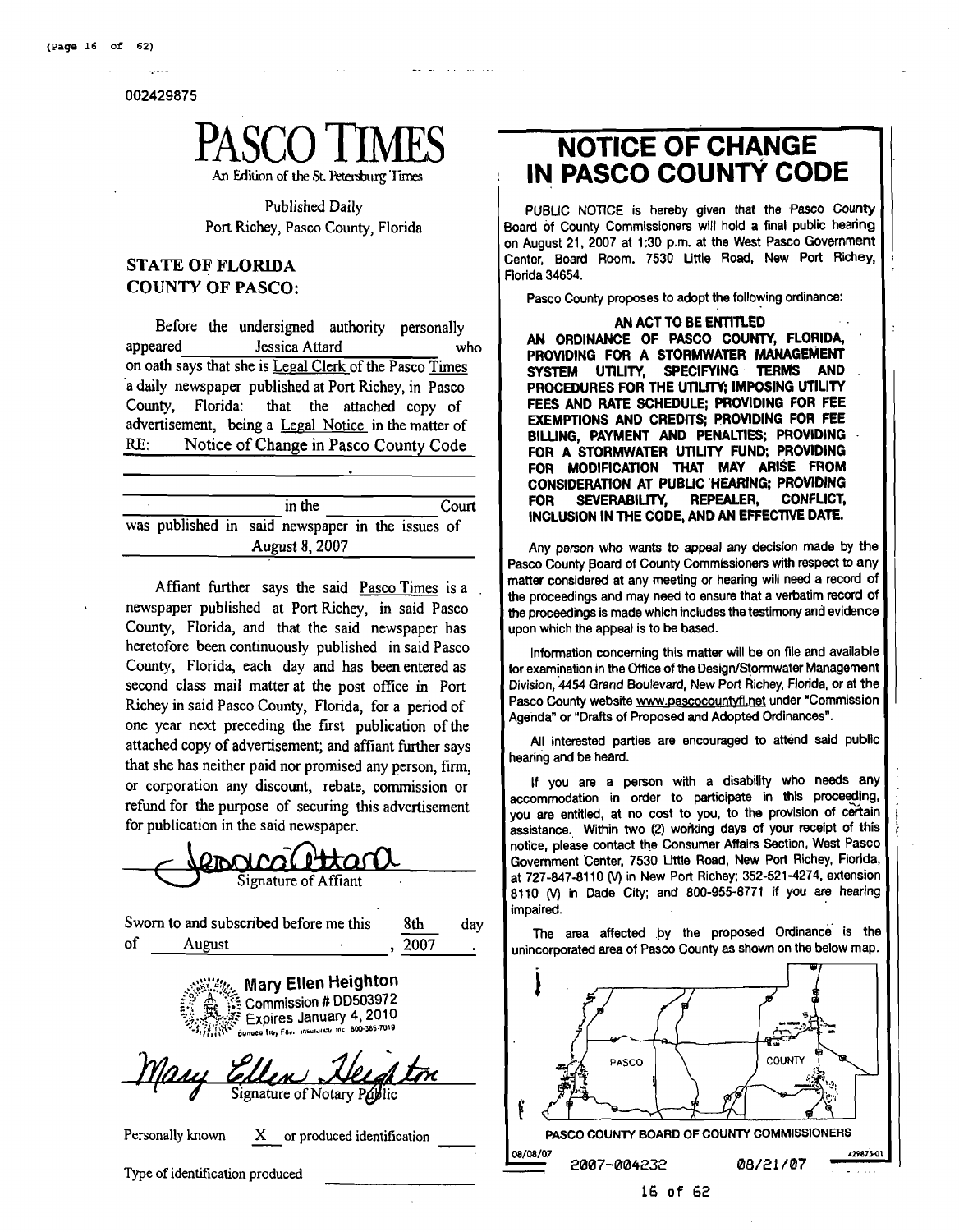# The Tampa Tribune

Published Daily

Tampa, Hillsborough County, Florida

State of Florida County of Hillsborough SS.

Before the undersigned authority personally appeared C. Pugh , who on oath says that she is the Advertising Billing Supervisor of The Tampa Tribune, a daily newspaper published at Tampa in Hillsborough County, Florida; that the attached copy of the

Legal Ads IN THE TT Pasco

In the matter of Legal Notices

was published in said newspaper in the issues of

08/08/2007

Affiant further says that the said The Tampa Tribune is a newspaper published at Tampa in said Hillsborough County, Florida, and that the said newspaper has heretofore been continuously published in said Hillsborough County, Florida, each day and has been entered <sup>1</sup> as second class mail matter at the post office in Tampa, in said Hillsborough County, Florida for a period of one year next preceding the first publication of the attached copy of advertisement; and affiant further says that she has neither paid nor promised any person, this advertisement for publication in the said newspaper. **<sup>1</sup>**

Sworn to and subscribed by me, this 8 day of August, A.D. 2007

Type of Identification Produced

J **#DD551367** Personally Known. or Produced Identification -

<u>(puuelkobel</u>

**PASCO COUNTY CODE PUBLIC NOTICE is hereby given that the Pasco County Board of** 

**NOTICE OF CHANGE IN** 

county **Cunmlslmsn wll hold a** fhal **pblk** ttedq **m Augrst 21,** *m)7* at **1:30 p.m. al** Ihs **West** RscD **Gaammarl Center,**  Board Room, 7530 Little Road, New Port Richey, Florida 34654

Pasco County proposes to adopt the following ordinance:

**AN ACT TO BE ENTITLED** 

<sup>7</sup>AN ORDINANCE OF PASCO COUNTY, FLORIDA, PROVIDING FOR<br>A STORMWATER MANAGEMENT SYSTEM UTILITY, SPECIFYING **TERMS AND PROCEDURES FOR THE UTILITY; IMPOSING UTIL-** $\lambda$ my fees and rate schedule; providing for fee exempry Fees and rate schedule; providing for fee exemp-<br>Tons and Credits; providing for fee billing, payment<br>And Penalties; providing for a stormwater utility **FUND; PROVIDING FOR MODIFICATION THAT MAY ARISE FROM** ABlUlV, **REPW5l,** CC4FlRX **MCUlSlOR W THE CODE, AWD ANEFRCrmfMTL** , I

Any person who wants to appeal any decision made by the Pasco County Board of County Commissioners with respect to any matter considered at any meeting or hearing will need a record of the proceedings and may need to ensure that a verbatim record of the<br>proceedings is made which includes the testimony and evidence upon which the appeal is to be based.

**lnfmnallon mncemlng** lhk **mabwill bo m Rle and nalllble for**  examination in the Office of the Design/Stormwater Management Division, 4454 Grand Boulevard, New Port Richey, Florida, or at the Pasco County website www.pascocountyfl.net under "Commission Agenda<sup>®</sup> or "Drafts of Proposed and Adopted Ordinances". **.<br>Il interested parties are encouraged to attend sald public hearing**  $\vert$ **<br>ind be heard.** 

If you are a person with a disability who needs any accommodation in order to participate in this proceeding, you are entitled, at no cost to you, to the provision of certain assistance. Within two (2) working days of your recept of this notice, please contact the 2) working days of your recelor of this notice, please contact the<br>ionsumer Affairs Section, West Pasco Government Center, 7530<br>Ittle Road, New Port Richey, Florida, at 727-847-8110 (V) in New Fort Richay; 352-521-4274, extension 8110 (V) in Dade City; and 800-955-8771 if you are hearing impaired.

The area affected by the proposed Ordinance is the unincorporated area of Pasco County as shown on the below map.



08/21/07

2007-004232 17 of 62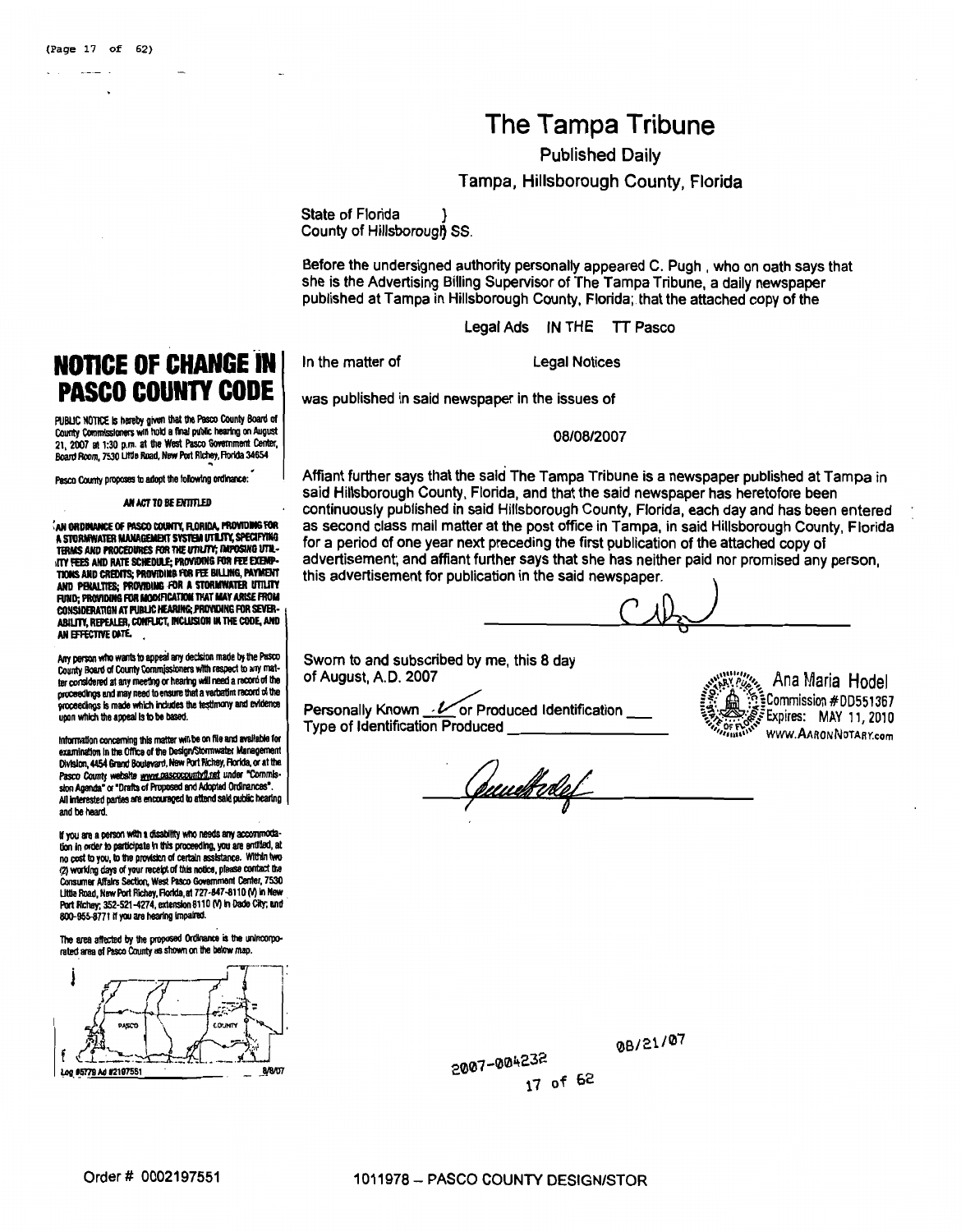e.<br>P.3. **P.3.**<br>STORMWATER MANAGE STORMWATER MANAGEMENT SYSTEM UTILITY - BOCC **<sup>8121107</sup>**

## **GROWTH MANAGEMENT DEPARTMENT CONSISTENCY REPORT**

### PURPOSE: Review of Proposed Stormwater Management System Utility Ordinance

The Growth Management Department staff has reviewed the currently adopted Pasco County Comprehensive Plan (January 2007) as it relates to the proposed amendments to the Pasco County Land Development Code. The findings of the Growth Management Department staff are discussed below.

#### PROPOSED ORDINANCE:

An ordinance to amend the Pasco County Land Development Code to provide for a storrnwater management system utility, specifying terms and procedures for the utility; imposing utility fees and rate schedule; providing for fee exemptions and credits; and providing for a storrnwater utility fund.

#### PURPOSE:

The purpose of the ordinance is as follows:

- **1.** Advance the safety, health and general welfare of the citizens of Pasco County.
- **2.** Provide for necessary and essential improvements and extensions to the existing drainage system.
- 3. Provide financing in whole or part for the cost of such systems.
- **4.** Establish just and equitable rates, fees and charges for the services and facilities provided by the systems.

Pursuant to Florida Statutes (F.S.), Chapter 163, each local government shall prepare a comprehensive plan. The adopted comprehensive plan shall meet the minimum criteria of Chapter 9J-5 which includes Goals, Objectives, and Policies. F.S., Chapter 163, also requires each local government to adopt or amend and enforce Land Development Code regulations that are consistent with and implement the adopted plan. The Land Development Regulation Commission (LDRC) must review and make a recommendation to the Board of County Commissioners (BCC) as to the ordinance's consistency relationship with the adopted Comprehensive Plan.

The amendments to the Land Development Code have been reviewed for consistency with the applicable Goals, Objectives, and Policies of the adopted Pasco County Comprehensive Plan and, in particular, the following Goals, Objectives, and Policies:

#### Chapter **2:** Future Land Use Element

#### GOAL **I:** FOUNDATION FOR GROWH MANAGEMENT

Implement the County's Future Land Use Plan to achieve an appropriate balance between public<br>and private interest in the:

1. Protection of the environment;  $2007-004232$  08/21/07

**53 of 62** 

public/gm/cp/land0204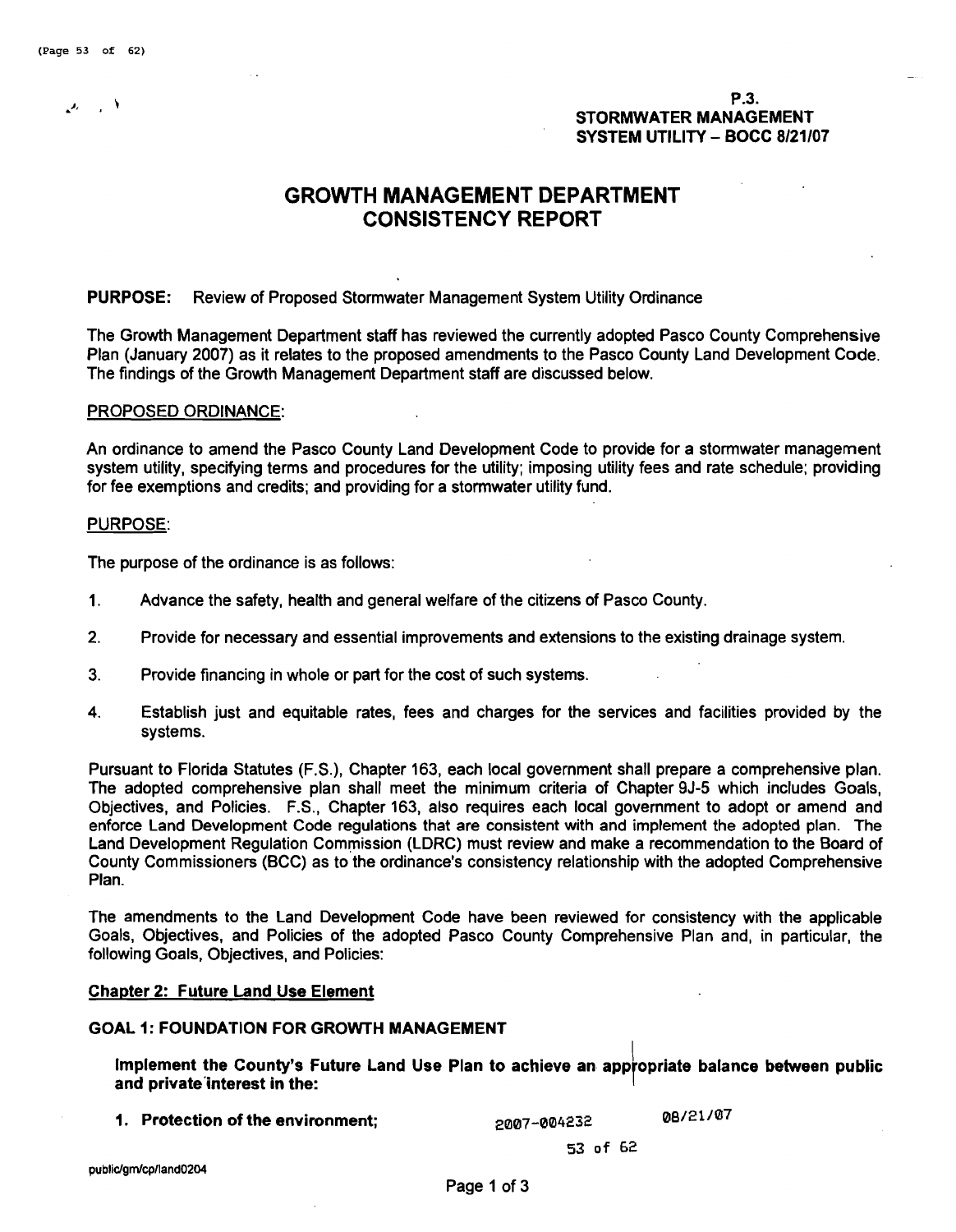# $\mathcal{L} \rightarrow \mathcal{N}$

- 2. Creation of favorable economic conditions;
- 3. Provision of affordable housing;
- 4. Provision of adequate services and facilities;
- 5. Maintenance of established residential neighborhoods;
- 6. Protection of rural and agricultural areas;
- 7. Provision of high quality, aesthetically designed roadways; and
- 8. Protection of private property rights.

#### Chapter 3: Conservation Element

Policy CON 1.6.4 Water Quality and Drainage Control

Pasco County shall continue to require water quality and drainage control for all new subdivislons and site plans adjacent to water bodies to prevent unnecessary shoreline disruption and maintain water quality through existing' Land Development Code provisions which requires, at a minimum:

- **a.** Approvals for all water quality and drainage control activities in waters and wetlands; and
- **b.** The protection of Category I wetlands.

#### Chapter 4: Coastal Element

Policy COA 1.2.1 Stormwater Management System Requirements

Pasco County shall require all activities permitted and monitored by the Florida Department of environmental Protection and the Southwest Florida Water Management District as a source of water pollution within the Coastal Planning Area to establish and implement a stormwater management system that complies with Chapters 62 and 40D4, Florida Administrative Code, except where developments are located within Basins of Special concern where the County may apply additional and more stringent stormwater regulations as set forth in the Public Facilities Element in the Comprehensive Plan and the Land Development Code. Pasco County may formulate an appropriate alternative management strategy if the Board of County Commissioners determines other standards are warranted based upon an appropriate study.

#### Chapter 6 Housing Element

OBJECTIVE 4.2 Neighborhood Facility and Service Standards

Maintain uniform public-faclllty and service standards for all neighborhoods.

#### Chapter 10: Public Facilities Element - Drainage and Groundwater Recharge

Goal 5: REDUCE EXISTING AND AVOID FUTURE FLOODING PROBLEMS AND IMPROVE SURFACE WATER QUALITY IN PASCO COUNTY.

#### OBJECTIVE DGR 5.7 Stormwater Utility

**2007-004232 08/21 /07 54 of 62**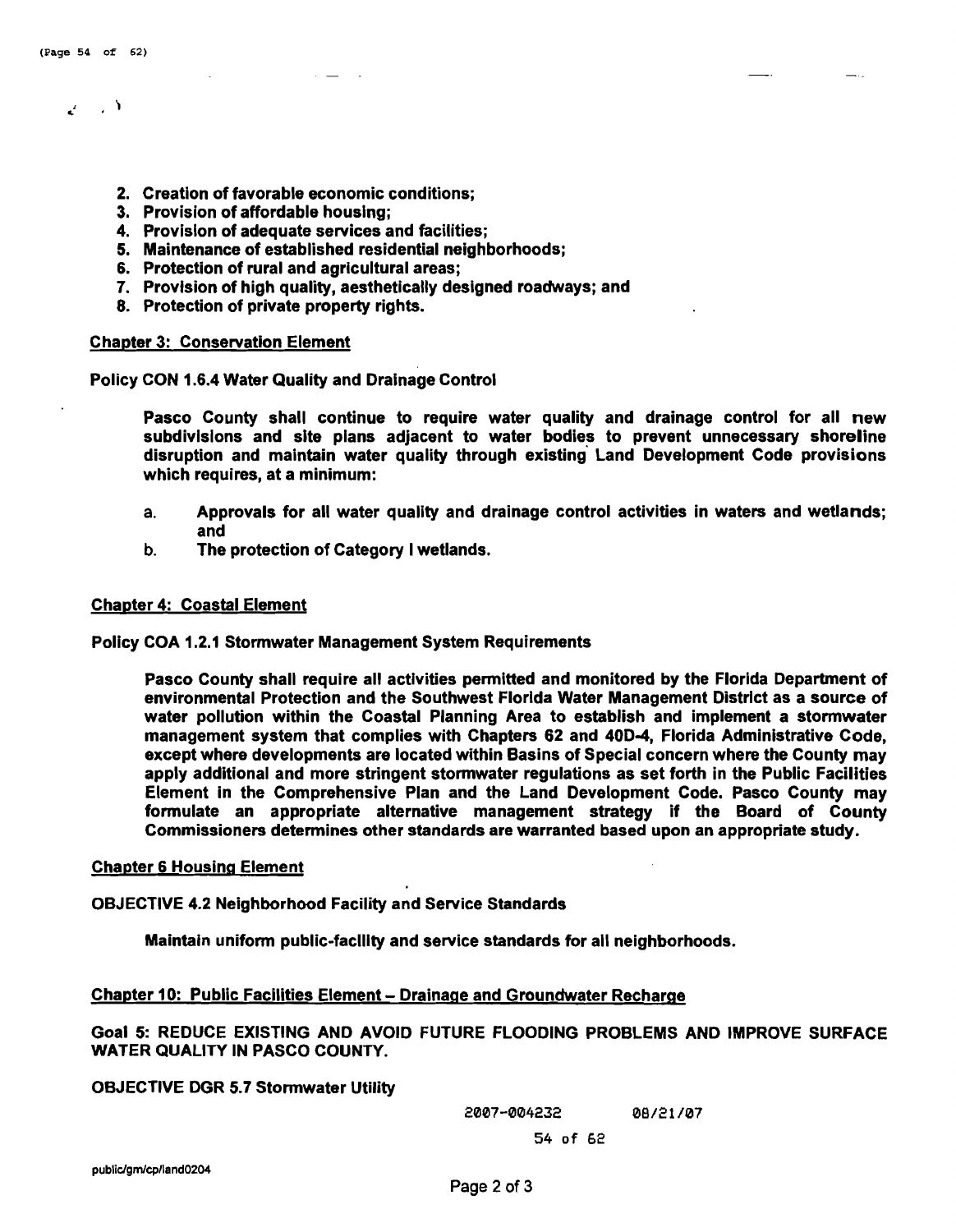J.

 $\mathcal{L}$ 

Develop a stormwater-funding program to address storm-drainage improvements in Pasco County.

Policy DGR 5.7.1 Correction of Exlsting Deficiencies in Public Drainage Facilities

Pasco County shall conduct studies to identify potential solutions to drainage deficiencies and seek funding sources to correct existing deficiencies.

Policy DGR 5.7.3 Allocation of Funds for Public Drainage Projects

Pasco County shall allocate funds for public-drainage projects in areas that have had a detailed, stormwater study prepared. Drainage studies shall define the flooding and water-quality problems, provide a prioritized list of solutions to the problems, and estimate the cost of the necessary improvements.

Policy DGR 5.7.4 Stormwater Utility Evaluation

By 2007, the County will initiate the evaluation of a countywide program for stormwater management, which shall include the evaluation of the use of a stormwater utility.

#### STAFF FINDINGS:

The Growth Management Department staff finds the proposed Stormwater Management System Utility Ordinance, amending the Pasco County Land Oevelopment Code, to be consistent with the adopted Pasco County Comprehensive Plan based upon the Goals, Objectives, and Policies cited above and recommends that the LDRC incorporate this finding as its recommendation to the BCC as to the ordinance's consistency with the Pasco County Comprehensive Plan.

Samuel P. Steffey II

Growth Management Administrator

**Date**  8//?/07

2007-004232 08/21/07 55 of 62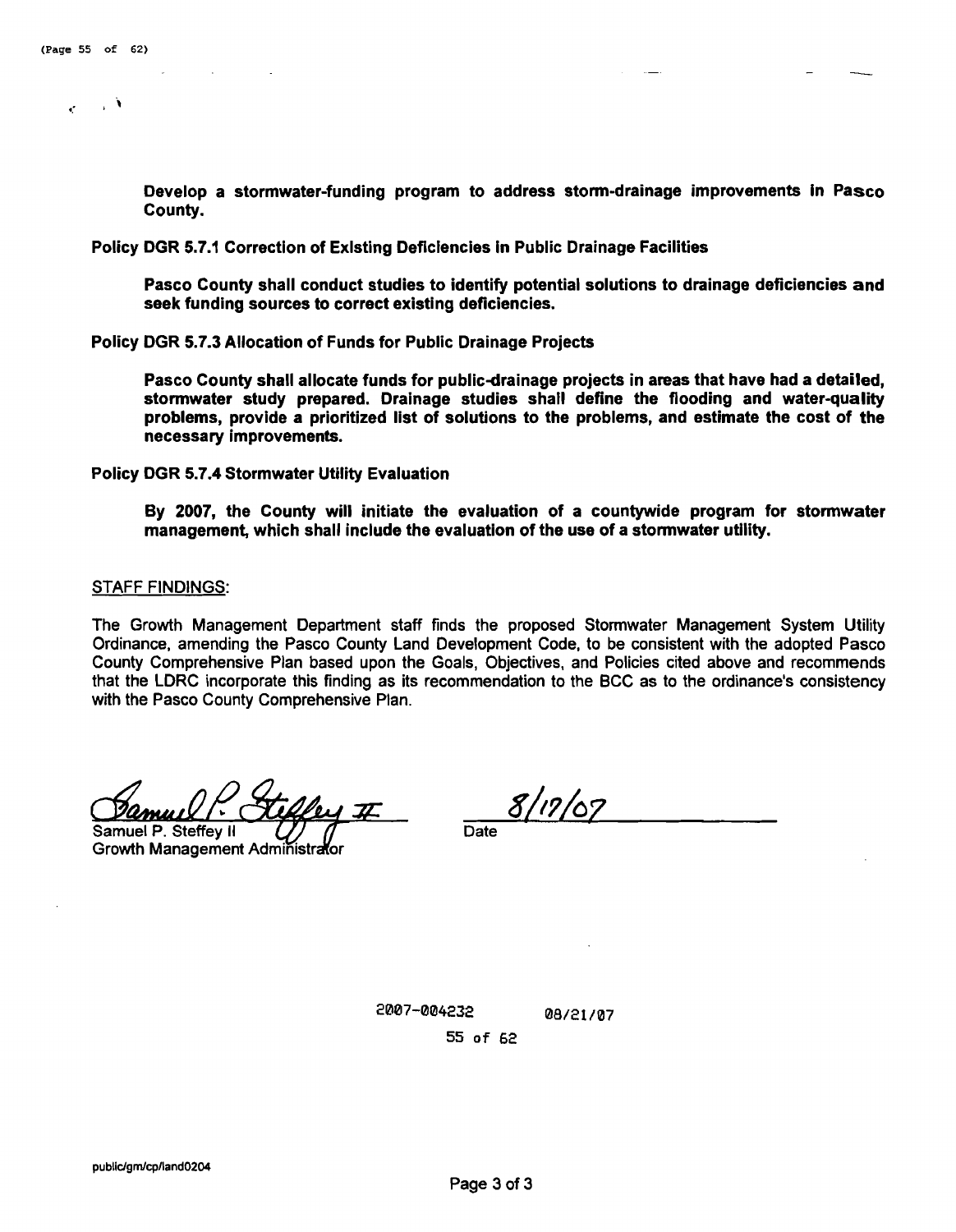



Published Daily Port Richey, Pasco County, Florida

### **STATE OF FLORIDA COUNTY OF PASCO:**

Before the undersigned authority personally appeared Jessica Attard who on oath says that she is Legal Clerk of the Pasco Times a daily newspaper published at Port Richey, in Pasco County, Florida: that the attached copy of advertisement, being a Legal Notice in the matter of RE: Notice of Change in Pasco County

Code

|               |  | in the                                           |  | Court |  |
|---------------|--|--------------------------------------------------|--|-------|--|
|               |  | was published in said newspaper in the issues of |  |       |  |
| July 25, 2007 |  |                                                  |  |       |  |

Affiant further says the said Pasco Times is a newspaper published at Port Richey, in said Pasco County, Florida, and that the said newspaper has heretofore been continuously published in said Pasco County, Florida, each day and has been entered as second class mail matter at the post office in Port Richey in said Pasco County, Florida, for a period of one year next preceding the first publication of the attached copy of advertisement; and affiant further says that she has neither paid nor promised any person, firm, or corporation any discount, rebate, commission or refund for the purpose of securing this advertisement for publication in the said newspaper.

| for publication in the said newspaper.                                                     |
|--------------------------------------------------------------------------------------------|
| $\Omega$                                                                                   |
| Signature of Affiant                                                                       |
| Sworn to and subscribed before me this<br>25th<br>day                                      |
| 2007<br>of<br>July                                                                         |
| Mary Ellen Heighton<br>Commission # DD503972<br>Expires January 4, 2010<br><u>Decaptor</u> |
| Signature of Notary Public                                                                 |
| Personally known X or produced identification                                              |
| Type of identification produced                                                            |

# **NOTICE OF CHANGE. IN PASCO COUNTY CODE**

PUBLIC NOTICE is hereby given that the Pasco County Board 'of County Commissioners will hold a public hearing on August **:7, 2007** at **1:30** p.m. at the Historic Pasco Ccunty Courthouse, :Board Room, 2nd Floor, **37918** Meridian Avenue, Oade City, Florida **33525.** 

Pasco County proposes to adopt the following ordinance:

**IN ACT TO BE ENTITLED<br>AN ORDINANCE OF PASCO COUNTY, FLORIDA,** , **PROVIDING FOR A STORMWATER MANAGEMENT SYSTEM UTILITY, SPECIFYING TERMS AND PROCEDURES FOR THE UTILITY; IMPOSING UTILITY FEES AND RATE SCHEDULE; PROVIDING FOR FEE EXEMPTIONS AND CREDITS; PROVlDlNG FOR FEE**  FOR A STORMWATER UTILITY FUND; PROVIDING FOR MODIFICATION THAT MAY ARISE FROM **CONSIDERATION AT PUBLIC HEARING; PROVIDING FOR SEVERABILITY, REPEALER, CONFLICT, INCLUSION IN THE, CODE, AND AN EFFECTIVE**  ' **DATE.,** I

Any person who wants to appeal any decision made by the Pasco County Board of County Commissioners with respect to any matter considered at any meeting or hearing will need a record of the proceedings and may need to ensure that a verbatim record of the proceedings is made. which includes the testimony and evidence upon which the appeal is to be based.

Information concerning this matter will be on file and available for examination in the Office of the Design/Stormwater Management Division, 4454 Grand Boulevard, New Port Richey, Florida, or at the Pasco County website www.pascocountyfl.net under "Commission Agenda" or "Drafts of Proposed and Adopted Ordinances".

All interested parties **are** encouraged to attend said public hearing and be heard.

If you are a person with a disability who needs any accommodation in order to participate in .thls proceeding, you **are** entitled, at no cost to you, to the provision of certain assistance. Within two (2) working days of your receipt of this notice, please contact the Consumer Affairs Section, West Pasco Government Center. **7530**  Little Road, New Port Richey, Florida, at **727-847-81 10 0** in New 'Port Richey, **352-521-4274,** extension **8110** (V) in Dade City; and **800-955:87.71** if you **are** hearing impaired.

The area affected by the proposed Ordinance is the unincorporated area of Pasco County as shown on the below map.

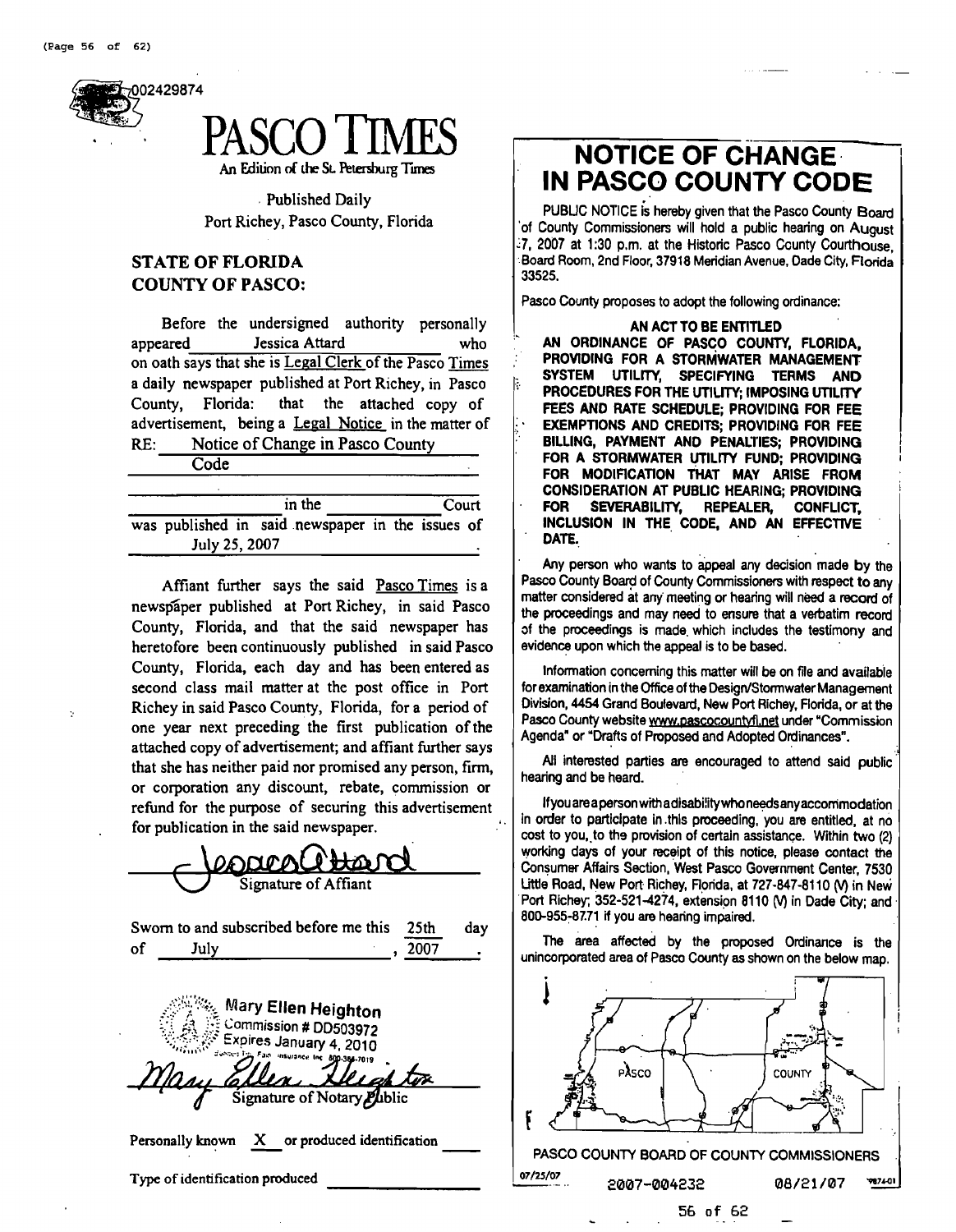# **The Tampa Tribune**

**Published Daily** 

**Tampa, Hillsborough County, Florida** 

State of Florida County of Hillsborough SS.

Before the undersigned authority personally appeared J. Lantaigne , who on oath says that she is the Advertising Accounting Supervisor of The Tampa Tribune, a daily newspaper published at Tampa in Hillsborough County, Florida; that the attached copy

Legal Ads IN THE **TT** Pasco

In the matter of The Legal Notices

was published in said newspaper in the issues of

07/25/2007

Aftiant further says that the said The Tampa Tribune is a newspaper published at Tampa in said Hillsborough County, Florida, and that the said newspaper has heretofore been continuously published in said Hillsborough County, Florida, each day and has been entered as second class mail matter at the post office in Tampa, in said Hillsborough County, Florida for a period of one year next preceding the first publication of the attached copy of advertisement; and affiant further says that she has neither paid nor promised any person, this advertisement for publication in the said newspaper.

Sworn to and subscribed by of July, A.D. **2007**   $\frac{1}{2}$ <br> $\frac{1}{2}$ 

Sworn to and subscribed by me, this 25 day<br>of July, A.D. 2007<br>Personally Known <u>form or Produced Identification experience</u> Ana Maria Hodei<br>Type of Identification Produced **Personally Known 2007** or Produced Identification **Cornel And Maria Hodei**<br>Type of Identification Produced **ires** , **OF wc** .' **MAY** i !, **<sup>20</sup>**I <sup>e</sup> WWW.AARONNOTARY.ccm rne Hoc

**NOTICE OF CHANGE IN** : **PASCO COUNTY CODE** 

Board of County Commissioners will hold a public heating on Board of County Commissioners wis rule is paper non-record-<br>August 7, 2007 at 1:30 p.m. at the Historic Passo County Court-August 7, 2007 at 1:30 p.m. at the Historic Pasco County County<br>house, Board Room, 2nd Floor, 37918 Merkillan Avenue, Dade City, Florida 33525

Pasco County proposes to adopt the following ordinance:

AN ACT TO BE ENTITLED

AN ORDINANCE OF PASCO COUNTY, FLORIDA, PROVIDING AN ORDINANCE OF PASCO COUNTY, PUNKING, PROVIDENCE<br>FOR A STORMWATER MANAGEMENT (SYSTEM UTILITY) For a stormwater management system utility.<br>Specifying terms and procedures for the utility,<br>Specifying terms and parts system is provid-POSING UTILITY FEES AND RATE SCHEDULE; PROVID DIE FOR FEE EXEMPTIONS AND CREDITS; PROVIDING FOR THE BILLING, PAYMENT AND PENALTIES; PROVIDING FOR A FEE BILLING, PAYMENT AND PENALTIES; PROVIDING FOR MODIFICA-<br>STORMAKATER UTILITY FUND; PROVIDING FOR MODIFICA-<br>TION THAT MAY ARISE FROM CONSIDERATION AT PUBLIC TION THAT MAY ARESE HIVM WASHERATON AT VEHICLE. FLICT, INCLUSION IN THE CODE, AND AN EFFECTIVE DATE.

Any person who wents to appeal any decision made by the Pasco County Board of County Committee deners with respec First property of County Commissioners with respect of these county Board of County Commissioners with read to the many matter considered in the mean of the shows that a theory is made which includes the mean that a record stim record or the processings is make appeal to be be mation concerning this matter will be on the and aw

Information concerning this matter will be design/Stormwa agement Division, 4454 Grand Boulevard, New Port Richey Florida, or at the Pasco County website www.pascocou Portda, or at the Pasco County weder www.passour.com<br>net under "Commission Agenda" or "Drafts of Proposed, and<br>Adopted Ordinances".

pred Urunances .<br>All interested parties are encouraged to attend said public

re a person with a disability who needs any ac-<br>If you are a person with a disability who needs any ac-<br>imodation in order to participate in this proceeding, you are anca entitled, at no cost to you, to the provision or certain assessed<br>Within two (2) working days of your necesit of this notice, pla<br>Contact the Consumer Afraira Section, West Pasco Governm<br>Contact 7530 Limia Board, Maw Port contact the Consumer Affairs Section, west result current in the Center, 7630 Little Road, New Port Richery, Florida, at 727-847-Center, 7530 Little Hosid, Rew Fort Nicholz, extension 8110 (V)<br>8110 (V) in New Port Richey, 352-521-4274, extension 8110 (V) In Dade City, and 800-955-8771 If you are hearing impaired.

The area affected by the proposed Ordinance is the unincorpo rated area of Pasco County as shown on the below map. 海岸 ્રેસ કે એક્



2007-004232

08/21/07

ŕ

57 of 62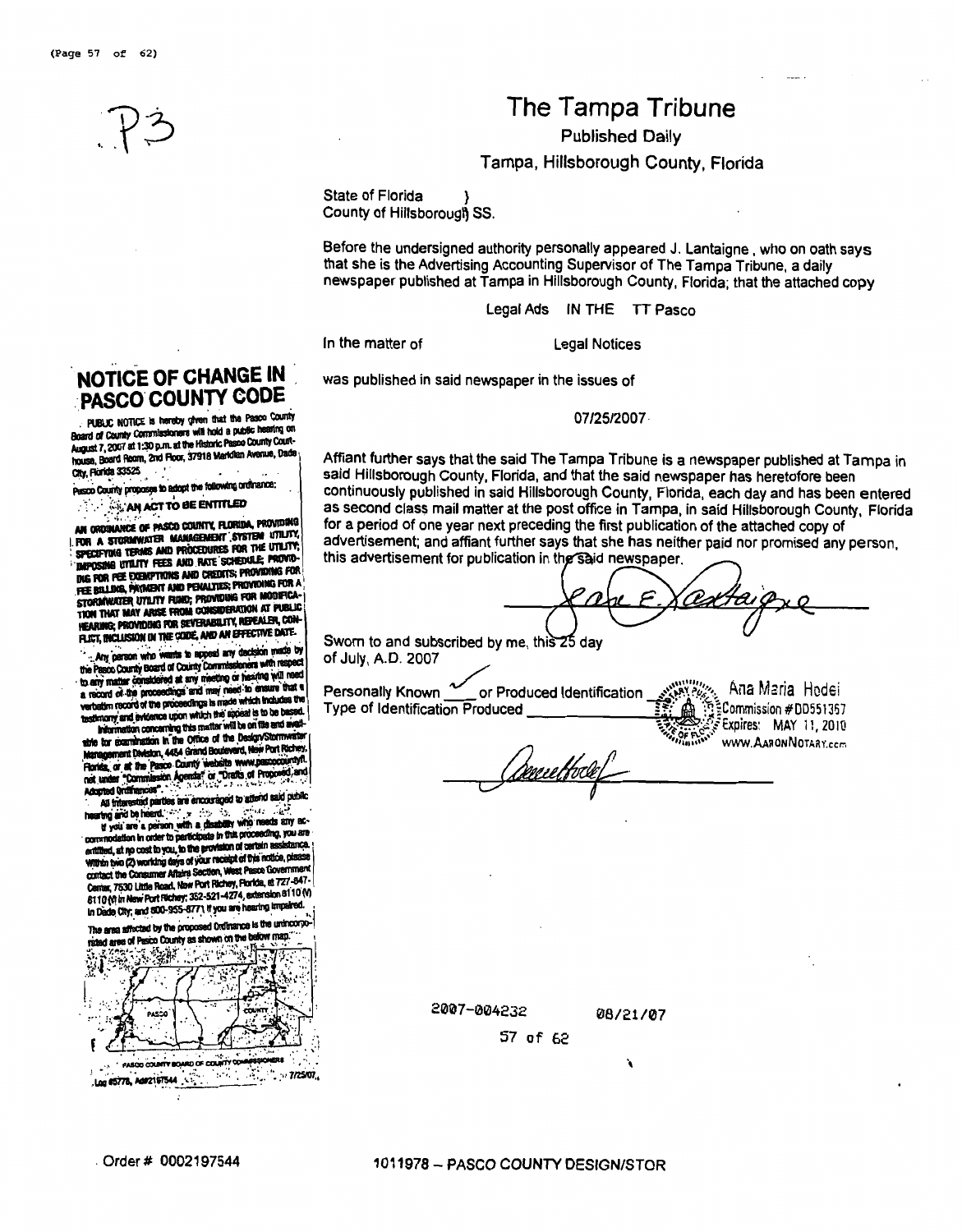

2007-004232 58 of 62 08/21/07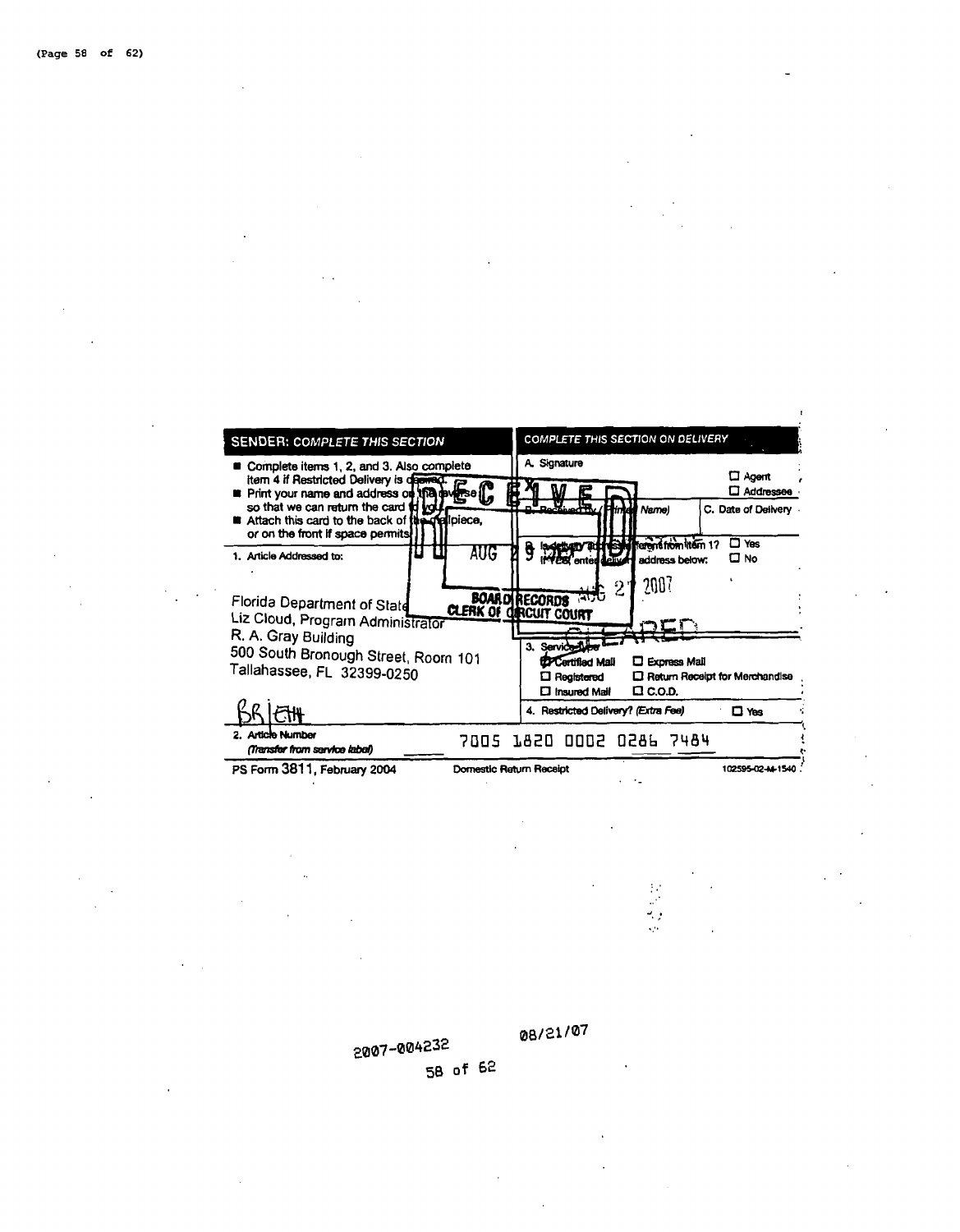#### **Schroeder, Connie**

**From: Spam** Filter **Sent:** Tuesday, August 28, 2007 9:11 AM

**To: board.records@pascoclerk.com** 

**SubJect: FW:** board.records@pascoclerk.com - Bayesian Filter detected spam - Acknowledgment of material received

**From:** no-reply@rnunicode.com **[mailto:no-reply@municode.com] Sent:** Monday, August 27,2007 **1:17** PM **To:** Schroeder, Connie **Subject:** board.records@pascoclerk.com - Bayesian Filter detected spam - Acknowledgment of material received

This is a computer generated email, please do not reply to this message.

Municipal Code Corporation P.O. Box **<sup>2235</sup> 1700** Ca ilal Circle SW. **32310**  ~alla!assee. **FL 32348-2233**  Tallahassee, FL 32316<br>850-576 Fax: **850-575-8052**  in!o@municode.com

# <sup>I</sup>**Pasco County, FL Code of Ordinances** - **1994(10281)** <sup>I</sup>

## **Supplement 43 Update 2**

Recorded: **8/27/2007** 1 **;16:16** PM

We have received the following material through Hard Copy.

| Document            | <b>Adoption</b> |
|---------------------|-----------------|
| Ordinance No. 07-18 | 18/21/2007      |
| Ordinance No. 07-19 | 8/21/2007       |

\*\*\*Click here to see the full list of recorded ordinances for the next supplement.\*\*\* Or point your browsers at: **http://www.municode.comldisposition/dislist.asp?jobid=77097** 

Are you e-mailing us your ordinances? Send them to gros@municode.com

- Thinking ol automaling your agenda? We can help. Visil MCCi for more informatlon.
- http://www.mccinnoyatlons.com/products/agenda.asp
- Want lo update the inlernel version of your Code more often? We can do Esupps quarterly, monthly, weekly or more, jusl ask. . Want lo indude newly enacled ordlnances in the online Code afler each meeting? E-mail us for more information at
- info@municode.com
- Call or email us for more informatlon about providing Codes and supplements lo outside subscribers at no cost to you. Email dist@municode.com
- Looking for Records Management, imaging or scanning services, we can help! Contact us for more information at info@mccinnovations.com Or Visit MCCi
- 1 Billing got **you** down? We can also provide invoice and statement prlntlng and processing. For more information email us at info@mccadvantage.com

Need a better way to manage your Contracts? Visil MCCi's websile to learn more about automating your contract management processes.

2007-004232

- 1 Ever need to search in several online Codes for a sample ordinance? **Try** our Multiple Code Searching. For more information email us at info@municode.com
- Wondering what else we can do? Please visit our Company On-line Brochure at: http://www.municode.com/about/brochure.pdf

#### (c) Copyright 2005 MCC All rights reserved.

08/21/07

8/28/2007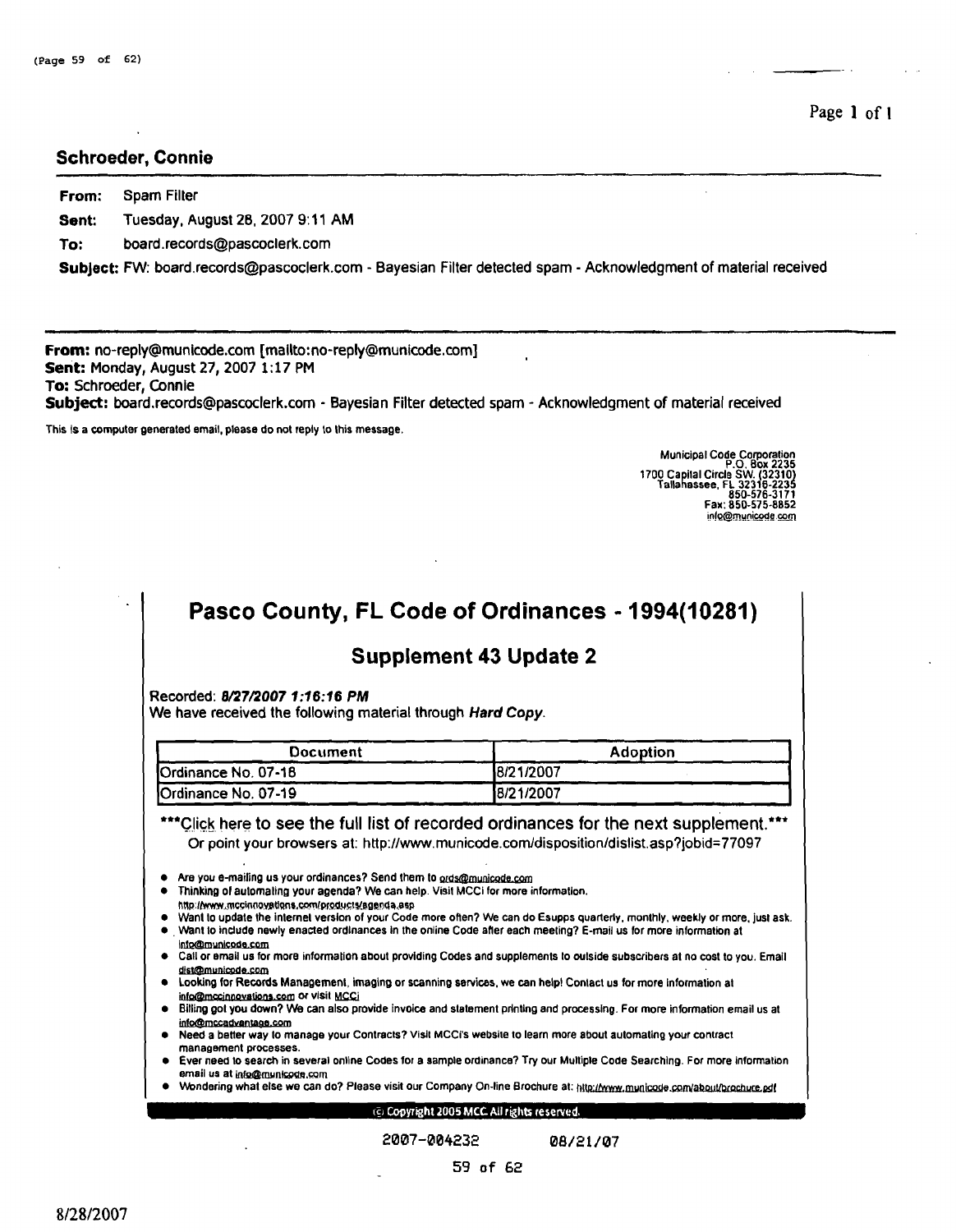

# **PASCO COUNTY, FLORIDA**

<sup>14236</sup>**6'** Street, Suite **<sup>201</sup>** Dade City, FL 33523

August 24,2007

Municipal Code Supplement Department P.O. Box 2235 Tallahassee, FL 32304-2235

Dear Sir or Madam:

Enclosed for.filing purposes are certified copies of Ordinance 07-18 and 07-19, which were approved at the Pasco County Board of County Commissioners meeting of August 21, 2007. Certified copies have also been sent to the Secretary of State.

Should there be any questions regarding this matter, please contact the Board Records/Secretarial Services Department at 14236 6<sup>th</sup> Street, Suite 201, Dade City, Florida 33523 or call (352) 521 -4274 extension 4345.

Sincerely,

**JED PITTMAN** Clerk of the Circuit Court

By: Deputy Clerk *Hick* 

Ŷ,

JPIehh Enclosure

P 3 and P 4

2007-004232

08/21/07

60 of 62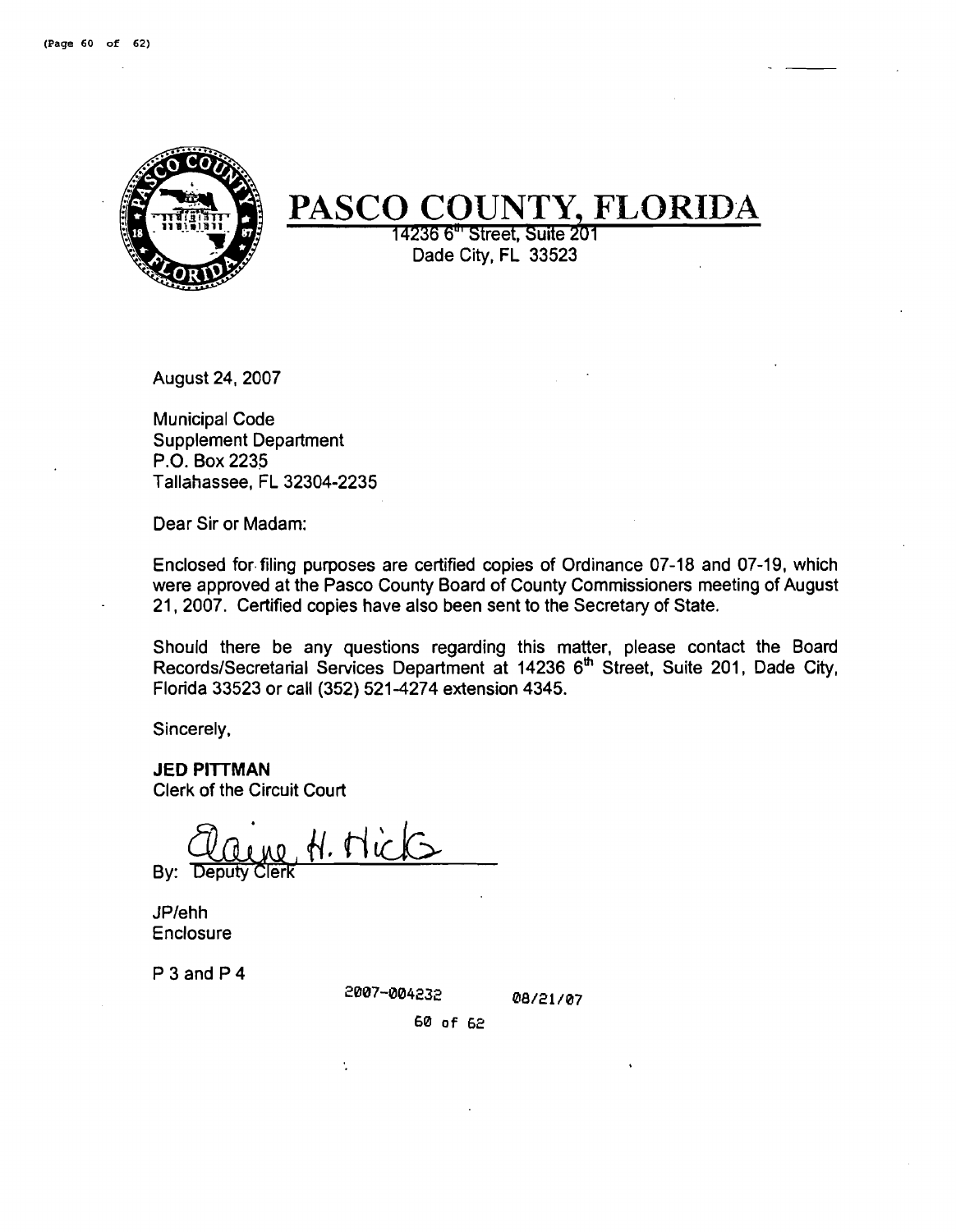. .



# **PASCO COUNTY, FLORIDA**

14236 6<sup>th</sup> Street, Suite 201 Dade City, FL 33523

August 24,2007

Florida Department of State Liz Cloud, Program Administrator R.A. Gray Building 500 South Bronough Street, Room 101 Tallahassee, FL 32399-0250

Dear Ms. Cloud:

Enclosed is a certified copies of Ordinance 07-18 and 07-19, which was approved at the Pasco County Board of County Commissioners meeting of August 21, 2007

Should there be any questions regarding this matter, please contact the Board Records Department at 14236 6<sup>th</sup> Street, Suite 201, Dade City, Florida 33523 or call (352) 521-4274 extension 4345.

Sincerely,

JED **PITTMAN**  Clerk of the Circuit Court

By: Claire H. Hicks

Deputy Clerk

JPlehh Enclosure

2007-004232

08/21/07

P 3 and P 4

61 of 62